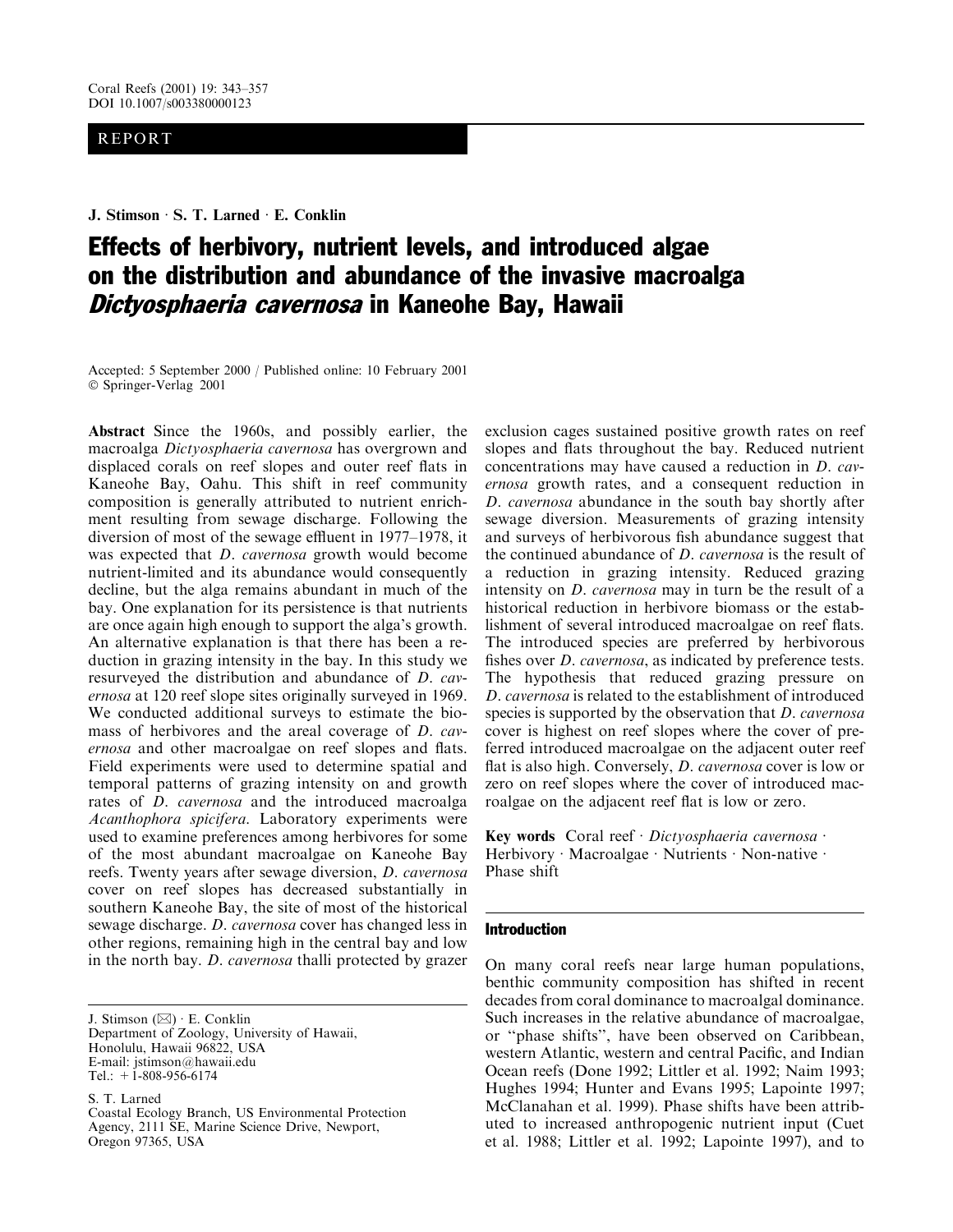reductions in the abundance of herbivores (Hay 1984; Hughes 1994). These causes have been considered mutually exclusive (Lapointe 1997; Hughes et al. 1999), but both conditions can exist at reefs subject to the effects of human habitation, and their effects may be simultaneous.

The first well-studied phase shift occurred in Kaneohe Bay, Hawaii, where corals on the reef slopes and outer reef flats were overgrown by the green macroalga Dictyosphaeria cavernosa. The alga uses living corals and limestone outcrops as an anchorage and then proceeds to cover them and to kill the corals. Reduced coral cover and increased *D. cavernosa* cover were first reported in the early 1970s (Banner and Bailey 1970; Maragos 1972), but rapid population growth and development in the Kaneohe Bay watershed began in the 1920s, and the phase shift on the bay's reefs may have begun before the 1960s.

The initial expansion of *D. cavernosa* and its persistence on Kaneohe Bay reefs has been attributed to nutrient-rich sewage discharge in the bay (Pastorok and Bilyard 1985; Done 1992; Laws 1993). Six years after the 1977–1978 cessation of discharge (and 12 years after the previous survey) there had been a significant reduction in *D. cavernosa* cover on a bay-wide basis, from 13.2 to 3.1% (Hunter and Evans 1995). This reduction provided circumstantial evidence that high *D. cavernosa* cover had previously been sustained, at least in part, by sewagederived nutrient enrichment, and led to the prediction that further improvement in water quality in Kaneohe Bay would result in further reductions in *D. cavernosa* cover. However, a comparison of the results of surveys conducted in 1983 and 1990 indicated that *D. cavernosa* cover had increased significantly from 3.1 to 7.9%, despite reductions in water column nutrient concentrations (Hunter and Evans 1995). Although measurements of herbivore abundance or activity are lacking for the years before, during or after the sewage-input period, it is possible that changing herbivore abundance or grazing intensity contributed to the decrease and the subsequent increase in *D. cavernosa* cover.

A number of published reports support the view that spatial and temporal variability in the abundance of macroalgae on reefs is related to herbivory. Herbivore exclusion studies have demonstrated that potential growth (i.e., growth or increase in cover in the absence of herbivory) of coral reef macroalgae is generally high (e.g., Lewis 1986; Morrison 1988; McCook 1997). Large-scale reductions of herbivores due to experimental manipulation (Sammarco 1982; Hay and Taylor 1985), disease (Carpenter 1988, 1990), or fishing pressure (Hay 1984; Hughes 1994), have resulted in significant increases in macroalgal biomass. At sites where roving herbivores are abundant, macroalgal biomass is uniformly low over large areas (Randall 1961; Lewis 1986; Morrison 1988; McCook 1997). When the dominant herbivores are fishes or invertebrates with limited foraging ranges (e.g., pomacentrids, juvenile scarids, echinoids, amphipods), macroalgal biomass is often spatially patchy, with zones of little or no algae corresponding to areas of intense grazing (Randall 1961; Ogden et al. 1973; Carpenter

1986). Herbivores often concentrate their foraging on reef slopes where branching corals provide shelter from predators; the amount of time fish spend foraging on the reef flat decreases with distance onto the reef flat, possibly because of the distance from shelter (Hay 1981, 1985; Lewis and Wainwright 1985; Lewis 1986). Reduced grazing intensity may make reef flats spatial refuges for macroalgae, but the degree of protection from herbivores is likely to vary with the abundance and palatability of macroalgae on both reef slopes and flats, and with predation pressure on herbivores.

In debates over the importance of nutrients and herbivory, one of these factors is often treated as the sole cause of phase shifts (Lapointe 1997; Hughes et al. 1999). This may be a false dichotomy, however. The two factors can interact with compensatory or synergistic effects (Szmant 1997). For example, under conditions of nutrient enrichment and intense herbivory, productivity may be high while biomass remains low (Hatcher and Larkum 1983). Furthermore, high biomass may be achieved, albeit slowly, under conditions of low, nutrient-limited productivity when grazing intensity is also low (Lewis 1986; Stimson et al. 1996).

In this study we related temporal changes in the areal coverage of *D. cavernosa*, and its present distribution pattern, to nutrient levels and herbivore activity. Transect surveys of herbivorous fishes were conducted to determine whether differences in *D. cavernosa* cover within or among individual reefs were correlated with herbivore biomass. Herbivore exclusion experiments were conducted on reef slopes and reef flats across Kaneohe Bay to determine the effects of spatial variability in grazing intensity and potential growth on the distribution of D. cavernosa and the non-native macroalga Acanthophora spicifera. Laboratory preference tests were conducted to establish preference ranks among the common macroalgal species grazed by herbivorous fishes. The results of these surveys and experiments have led to the development of a hypothesis to explain the distribution and persistence of *D. cavernosa*: the establishment of introduced macroalgae on reef flats in the bay has created an alternative food source for herbivores, and this has resulted in a reduction of grazing on *D. cavernosa* and hence its persistence on adjacent reef slopes.

## The Kaneohe Bay environment

Kaneohe Bay is a partially enclosed embayment,  $46 \text{ km}^2$ in area, on the windward side of the island of Oahu, Hawaii (Fig. 1). A peninsula and a 5-km-long barrier reef (a lithified dune system) along the northeast margin protects much of the bay from the prevailing oceanic swell. Within the bay, there are approximately 70 patch reefs, and a fringing reef borders the landward shore. The profiles of the patch, barrier and fringing reefs in the bay are all similar. Reef slopes rise from a maximum depth of 15 m. There is generally an abrupt change from reef slope to reef flat, referred to here as the reef crest.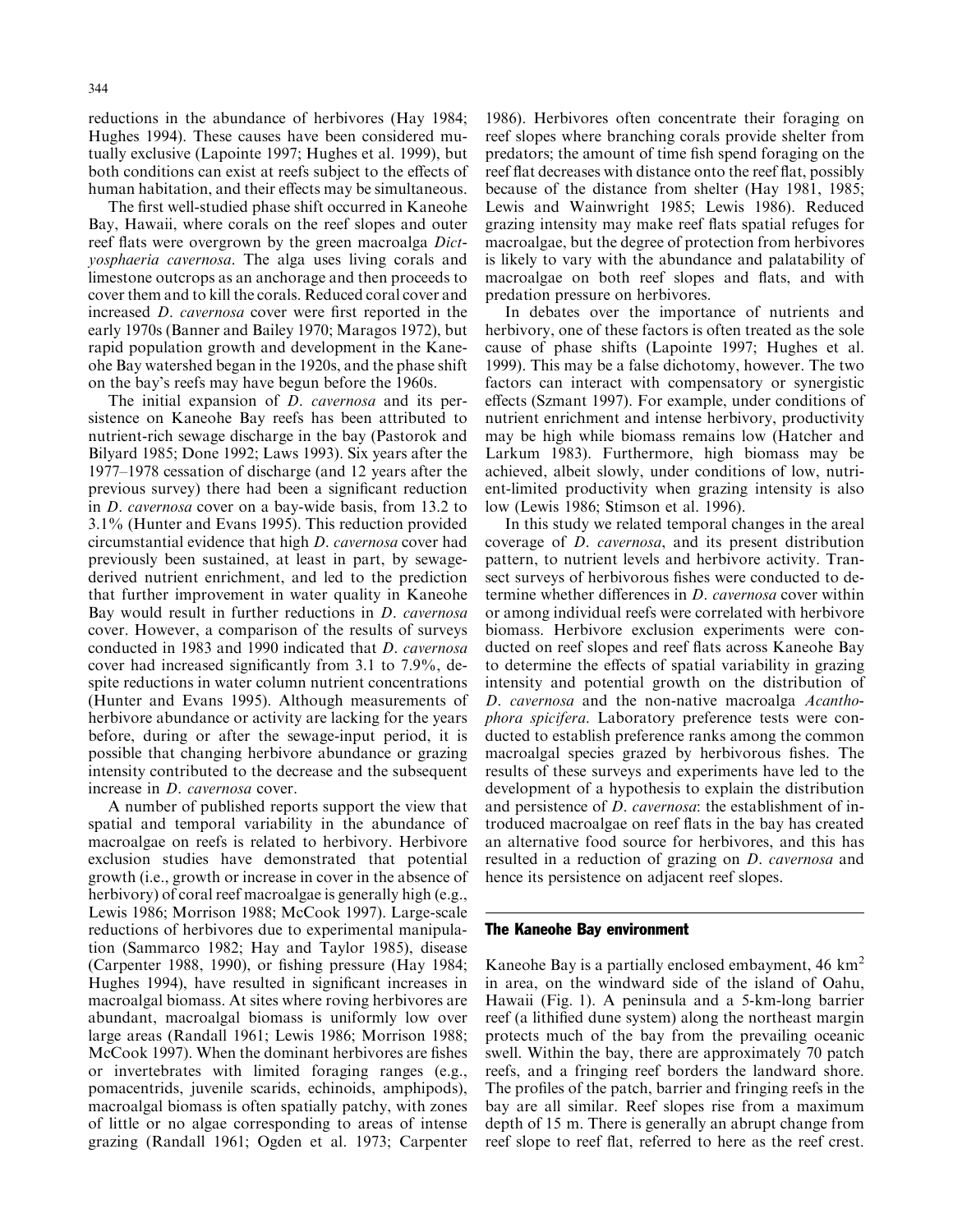

Fig. 1 Map of sites in Kaneohe Bay surveyed by Banner and Bailey (1970) in 1969. Stations are indicated by black dots adjacent to reef margins. Identification numbers are shown for some stations to illustrate arrangement of station numbers down length of bay. Sites labeled NB, CB, SB and OF indicate locations of monitoring stations where water column nutrient samples were collected

Reef flats are slightly above MLLW (mean level low water). The annual average tidal amplitude is about 1 m. The substrata on reef flats consist of carbonate sand and rubble, limestone reef rock, live coral and coralline, fleshy and turf algae. Live corals are most abundant on the outer edges of reef flats, near the crest. Macroalgae are broadly distributed across reef flats but generally decrease in abundance near the reef crest. Reef slopes are a mixture of live coral, reef rock, silt, sand, rubble and *D. cavernosa*. Live coral and *D. cavernosa* cover on reef slopes decrease with depth and both are scarce at depths  $> 10$  m (Hunter and Evans 1995).

Kaneohe Bay may be divided into three regions (north-west, central and south-east) on the basis of watershed land-use and hydrology, and circulation patterns within the bay (Smith et al. 1981). The south bay is adjacent to an urbanized watershed in which the town of Kaneohe and suburbs are located (Fig. 1). The watersheds bordering the north and central bays are rural and suburban. Approximately 70% of the stream runoff reaching Kaneohe Bay enters the north and central bays, and 30% enters the south bay (Smith et al. 1981).

## Nutrient input

The recent history of anthropogenic nutrient input to Kaneohe Bay was described by Smith et al. (1981). At

its peak in 1977, sewage discharge to the bay was approximately  $1.9 \times 10^4$  m<sup>3</sup> day<sup>-1</sup>; the south bay outfalls accounted for almost 95% of this discharge. The discharged effluent included approximately  $3.6 \times$  $10^4$  mol day<sup>-1</sup> of dissolved and particulate nitrogen,<br>and  $3.8 \times 10^3$  mol day<sup>-1</sup> of dissolved and particulate phosphorus. Effluent discharged into the south bay and the north bay was diverted to deep ocean outfalls in 1977–1978 and in 1986, respectively (Smith et al. 1981; Hunter and Evans 1995). Prior to the effluent diversion from the municipal plant, sewage was the source of approximately 75% of the nitrogen and phosphorus entering the bay; stream discharge and non-point sources accounted for most of the remainder (Smith et al. 1981).

Changes in water column nutrient levels

Four water quality monitoring stations were established in Kaneohe Bay by Smith et al. (1981). One station was located in each of the three regions of the bay (north, central and south), and the fourth station was located near the site of the municipal outfall in the southeast corner of the south bay. During the prediversion period, the bay-wide means for dissolved inorganic nitrogen (DIN) and soluble reactive phosphorus (SRP) concentrations were 1.08 and 0.33  $\mu$ M, respectively. During the post-diversion period, bay-wide DIN and SRP concentrations decreased to  $0.80$  and  $0.11 \mu M$ , respectively (Smith et al. 1981). The greatest changes in both DIN and SRP were at the outfall and south bay stations, and the smallest changes were at the north bay station. Results of a survey conducted from October 1989 to June 1992 indicated that bay-wide mean concentrations of DIN and SRP had decreased further, to 0.21 and 0.04 µM, respectively (Laws and Allen 1996). These values represent a  $74\%$  decrease in DIN and a  $64\%$ decrease in SRP from the post-diversion levels reported by Smith et al. (1981). As in the Smith et al. (1981) study, the greatest reductions in both DIN and SRP concentrations during the Laws and Allen study were at the outfall and south bay stations. Following the Laws and Allen study, the south bay station was monitored in 1996 and 1997 (Stimson and Larned 2000), and the outfall station was monitored in 1997 and 1998 (Cox and Larned, unpublished). During these short-term monitoring programs, ammonium and SRP concentrations were higher than in 1989–1992, but nitrate concentrations were lower. All of the studies carried out between 1989 and 1998 reported lower DIN and SRP concentrations at all stations compared with the immediate post-diversion period.

# Herbivores

No long-term records of herbivorous fish populations in Kaneohe Bay have been published, but there are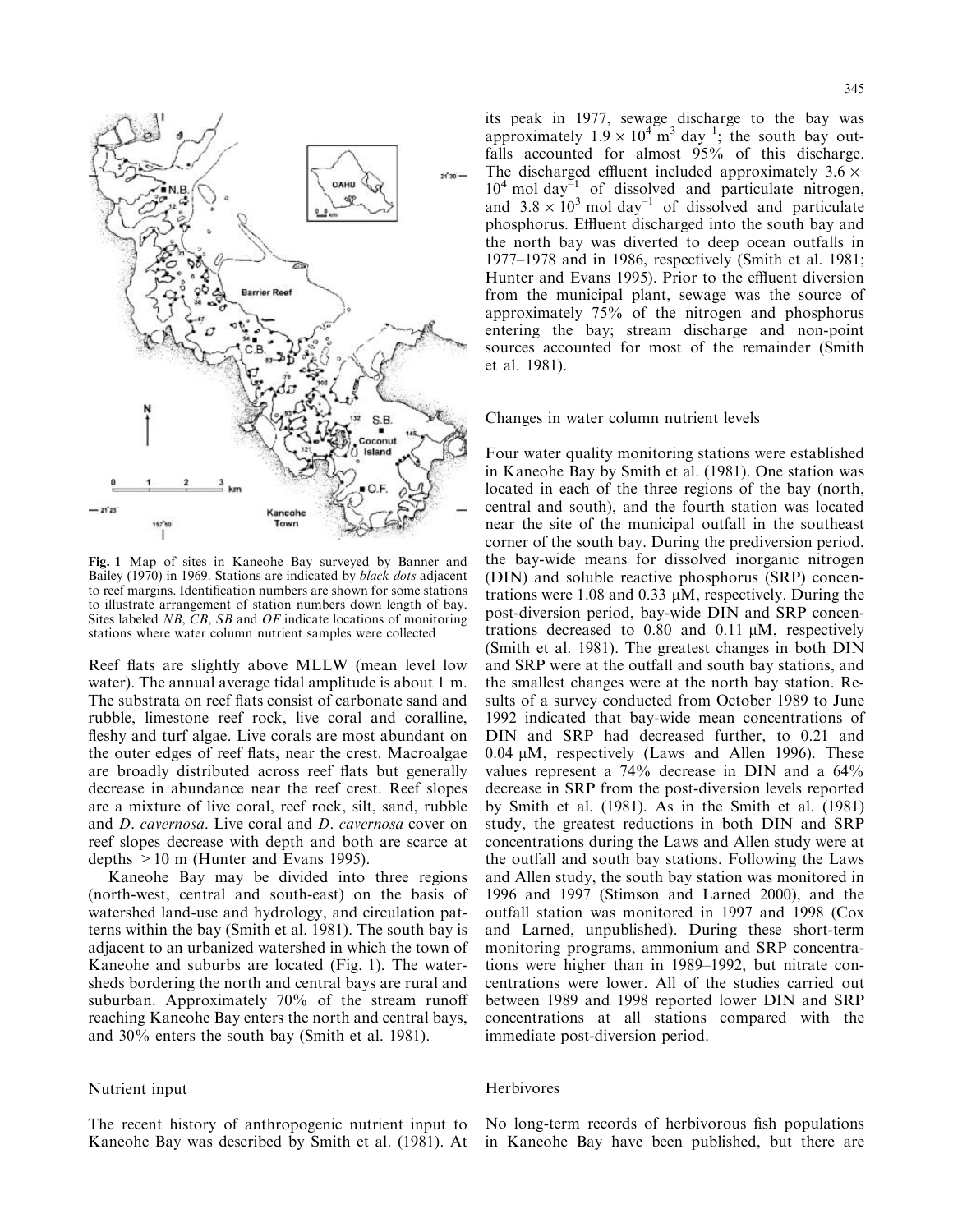346

commercial fishery data for the state which suggest that the catch and catch per unit effort of herbivorous fishes have declined in recent years (Smith 1993). Sea urchins are not a major component of the herbivore community in the bay. Their distribution is restricted to areas adjacent to the two major channels that connect the bay and the ocean (Hinegardner 1961; personal observations).

# Macroalgae

D. cavernosa thalli are described in Stimson et al. (1996). The morphology of the thalli is unusual in that they can span large areas and create large subthallus chambers. Biomass (dry) per unit area can attain values of  $1004$  g/m<sup>2</sup> (Larned and Atkinson 1997). In addition to *D. cavernosa*, several introduced red macroalgae are abundant on reefs in Kaneohe Bay: Acanthophora spicifera, Gracilaria salicornia, Hypnea musciformis, Kappaphycus alvarezii and K. striatum (Russell 1983, 1992). All of these species can disperse rapidly through fragmentation. Surveys carried out in 1996 indicated that, since their introduction in the last 30 to 40 years, G. salicornia, K. alvarezii and K. striatum have spread through Kaneohe Bay at an average rate of 250 m/year (Rodgers and Cox 1999). All five introduced species are currently abundant in the south and central bays, and are present at lower levels in the north bay. A. spicifera and H. musciformis are largely restricted to reef flats; G. salicornia, K. alvarezii and K. striatum occur primarily on reef flats, but at some sites their distribution extends onto the upper reef slope. *D. cavernosa* cover is greatest on reef slopes, where it is the most common macroalga, but it also occurs on the outer reef flats.

## **Methods**

Changes in reef communities in Kaneohe Bay between 1969 and 1996-1997

In 1969, Banner and Bailey (1970) surveyed 155 sites on patch and fringing reefs and the landward side of the barrier reef to assess the distribution of *D. cavernosa* in Kaneohe Bay and its impact on corals. The sites used for the Banner and Bailey (1970) survey were numbered 1 through 155, and arranged in a roughly sequential pattern along the length of the bay from northwest to southeast (Fig. 1). At each site, Banner and Bailey examined approximately 50 m of the reef slope, then categorized each site on a 7-point scale with regard to the level of  $D$ . *cavernosa* cover (see caption of Fig. 3A).

In the summer of 1996 and the winter of 1997, 120 sites from the Banner and Bailey (1970) study were resurveyed. The exact locations of each of the original sites could not be determined from the map in the Banner and Bailey report, but the mapped positions often coincided with reef features or the presence of man-made objects (e.g. posts), so these were adopted as indicators of the position of the original sampling sites. At each of the resurveyed sites, visual estimates of *D. cavernosa* and live coral cover were made in three quadrats 10 m apart. The quadrats were large (3 m wide and 4 m down the reef slope from the crest) and extended deep enough to include more than half of the *D. cavernosa* depth distribution (Hunter and Evans 1995). One person made all the estimates of cover. Introduced algae were not abundant on reef slopes and their percent cover was small relative to the other categories. Thirty-five stations established by Banner and Bailey (1970) were not resurveyed; these were located on the barrier reef, in the channels bordering the barrier reef, and in the northwestern corner of the bay and are generally subject to swells and wave action. At the time of the Banner and Bailey survey (1970) these were recognized as being less likely to be subject to *D. cavernosa* infestation.

#### Distribution of macroalgae on reef slopes and reef flats

A quadrat survey was conducted in 1992 and 1993 to examine patterns of *D. cavernosa* and coral distribution around the perimeters of individual patch reefs. The same large  $3 \times 4$ -m quadrats used in the resurvey described above were placed every 10 m around the perimeters of six small reefs  $( $200 \text{ m}$  circumference)$ and every 20 m around 26 large reefs  $($  > 200 m circumference), and the percent cover of *D. cavernosa* and coral in the quadrats was visually estimated. Estimates were made by two or three workers, and each estimate was considered a replicate. In contrast to the 1996–1997 resurveys described above, these patch reef surveys were used to examine finer-scaled (tens to hundreds of meters) variation in *D. cavernosa* cover and to determine the locations of the highest D. cavernosa cover around the perimeters of individual reefs.

A transect survey was conducted on the reef flats of six patch reefs in 1996–1997 to examine the distribution of reef flat macroalgae (Fig. 2). At each reef, three transects were established on the reef flat at each of two types of sites, a site with high *D. cavernosa* cover on the adjacent reef slope, and a site with low *D. cavernosa* cover on the reef slope. The length of the section of reef slope characterized by high or low cover of *D. cavernosa* exceeded 50 m on each reef. The two sites on each reef had similar exposure to wind and waves. The three transects at each site were perpendicular to the crest, 5 m apart, and extended 40 m onto the reef flat and 10 m down the reef slope. The percent cover of macroalgal species and corals was determined using a line intercept method. The transects were surveyed five times at 3-month intervals between<br>September 1996 and September 1997. The high and low  $D$ . cavernosa-cover sites chosen for the reef flat transects were also used for the herbivory experiments and herbivore surveys described below.

Water column nutrient levels

Dissolved nutrient concentrations in the water column were measured bimonthly from November 1998 to November 1999 at three of the stations (NB, CB, SB) established by Smith et al. (1981; Fig. 1). Water samples were collected just below the surface with acid-washed (10% HCl) and sample-rinsed 60-ml syringes, filtered through GF/F filters into acid-washed, sample-rinsed Nalgene bottles, then frozen until analysis. Ammonium, nitrate+nitrite, SRP, silicate and total dissolved nitrogen and phosphorus concentrations were measured with a Technicon Autoanalyser II at Analytical Services, University of Hawaii. Dissolved organic nitrogen (DON) and phosphorus (DOP) concentrations were calculated by subtracting inorganic nitrogen and phosphorus concentrations from totals.

Bay-wide patterns of potential growth and herbivore consumption of D. cavernosa

This experiment had two objectives: to determine whether *D. cav*ernosa can grow in the absence of herbivory (potential growth) on reef slopes throughout Kaneohe Bay, and to assess spatial and seasonal patterns of grazing intensity on *D. cavernosa*. The experiment was carried out at the high and low D. cavernosa-cover sites on the six patch reefs described above (Fig. 2).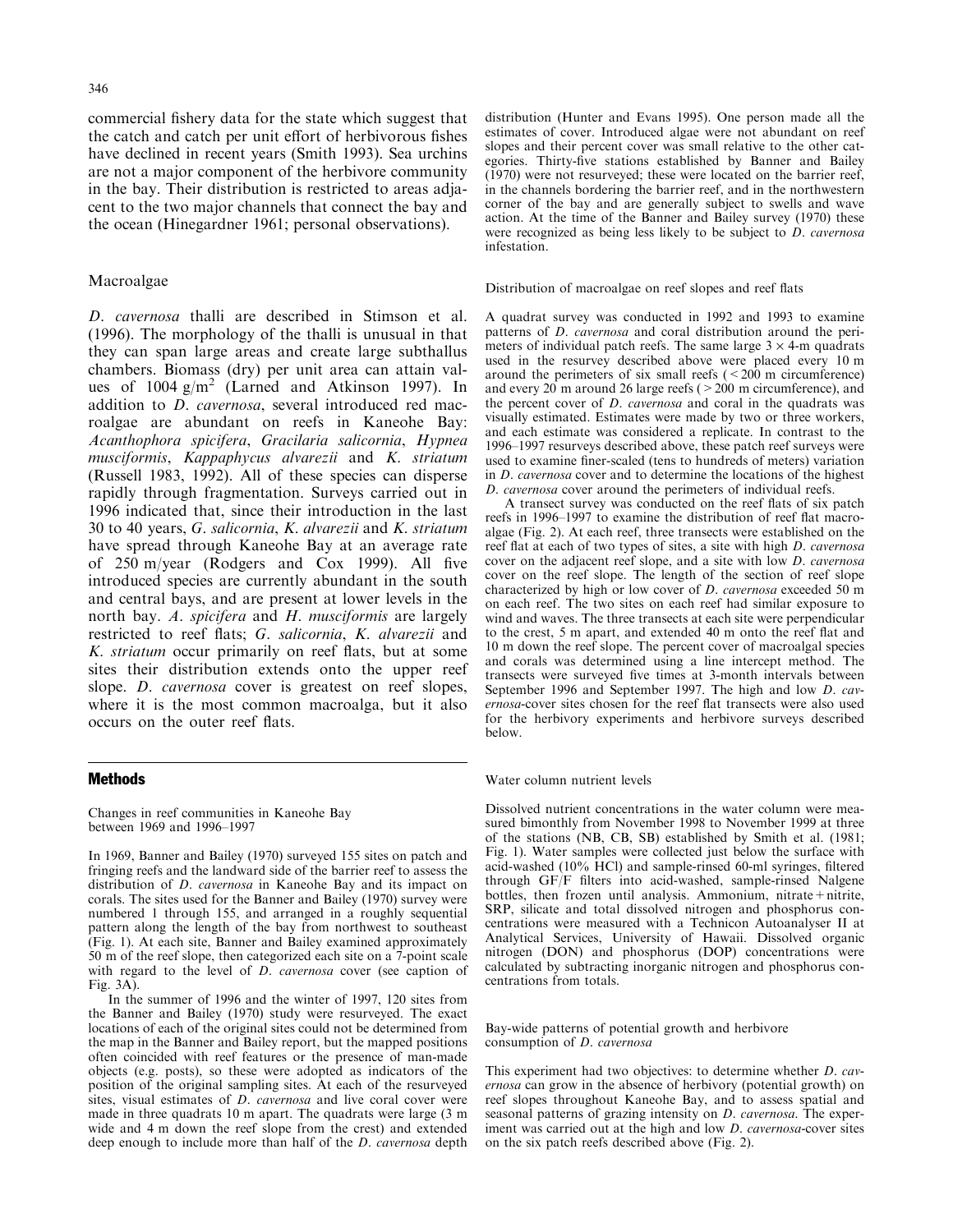

Fig. 2 Map of portion of Kaneohe Bay showing location of the six reefs used in studies of algal growth rates, grazing intensity, algal distribution and biomass of grazing fishes. Reefs are Checker Reef, Coconut Island, Reef 4, Reef 29, Reef 30 and Reef 44. H and L refer to reef slope sites that had either high or low Dictyosphaeria cavernosa cover

Potential growth rates and grazing intensity were measured using caged and uncaged *D. cavernosa* thalli. Detailed methods for thallus collection and preparation are given in Stimson et al. (1996). Preweighed thalli (120 to 130 g fresh weight) were assigned at random to pairs, and each pair was attached to a plastic-coated wiremesh platform. A cage made of plastic mesh  $(0.4 \text{ cm}^2 \text{ mesh open}$ ings) with a monofilament mesh top was attached over one thallus on each platform while the other thallus remained uncaged. Grazing kept the mesh relatively unfouled; irradiance measurements made in the cages after their use in the field indicated that the cages transmitted  $\geq$ 95% of the photosynthetically active radiation measured outside the cages. Six replicate pairs of caged and uncaged thalli were placed on sand/rubble substratum on the reef slope at each site, at 2 to 3 m depth. The experimental thalli were recovered after 29 to 35 days and reweighed, and specific growth rates were calculated from the weight changes and elapsed time. Grazing intensity was measured as the difference between the specific growth rates (grams per gram per day) of caged and uncaged thalli. Specific growth rates of the caged thalli were used as a measure of potential growth, although it is possible that small herbivores removed tissue from these thalli. The potential growth rate of *D. cavernosa* and the intensity of grazing on this alga were measured five times at 3-month intervals from August 1996 to August 1997 to assess seasonality in these measures. Effects of reef location, season and reef slope-D. cavernosa cover on potential growth and grazing intensity were analyzed with factorial analyses of variance.

Patterns of herbivory and potential growth of macroalgae on reef flats

A second herbivory experiment was carried out to determine whether grazing intensity and the potential growth of macroalgae on reef flats in Kaneohe Bay vary with distance from the reef crest. Rates of grazing intensity and potential growth were measured using Acanthophora spicifera and D. cavernosa thalli. A total of four runs using A. spicifera were conducted on Checker Reef (one run) and Coconut Island reef (three runs) (Fig. 2) between August 1997 and August 1998. Due to rapid consumption of uncaged A. spicifera thalli, the runs were only 3 to 24 h in duration. Starting fresh weights of A. spicifera thalli were small, approximately 1 g, because larger pieces fragmented during attachment and transport. Two runs were conducted using *D. cavernosa* (120 to 130 g starting fresh weight) on Checker Reef, Reef 29 and Reef 44, in January and February 1997 (31 days' duration), and in June and July 1997 (29 days' duration). In both the A. spicifera and D. cavernosa runs, preweighed caged and uncaged thalli were attached to wire-mesh platforms. At each reef, the platforms were placed along the three 40-m reef flat transects described above, at the high and low D. cavernosa-cover sites. Platforms were placed at 10-m intervals, starting at the reef crest. Grazing intensity and potential growth rates were calculated as in the preceding reef slope experiment. The effects of reef location, distance from the reef crest, reef slope D. cavernosa cover and date were analyzed with factorial analyses of variance.

Abundance and biomass of herbivorous fishes

The abundance and biomass of herbivorous fishes were visually estimated at the sites with high and low D. cavernosa cover on the six patch reefs described above (Fig. 2). The estimates were made between 09:00 and 15:00 h during periods of neap tides. Fishes were counted along a 40-m transect extending along the reef crest. The transect area extended 5 m down the reef slope and 3 m across the outer reef flat. Visual estimates were made when visibility was  $\geq$ 6 m. As the fish were counted, their total lengths were estimated to the nearest centimeter. The sizes and numbers of juvenile scarids in large schools were estimated by first estimating school size, then estimating the proportion of individuals in 1-cm size classes. Most fishes were  $\leq 15$  cm in total length. The accuracy of these length estimates was checked using the method described in Stimson (1990). The principal grazers in the bay are five species of acanthurids and a number of species of juvenile scarids. No attempt was made to identify juvenile scarids to species. One to three fish species were counted on each pass along the length of a transect, so each transect was swum several times to count and estimate lengths of all grazing species present. Counts at all six study reefs were completed in 1 or 2 days to minimize the risk of changes in weather or visibility. Counts were made 11 times at each site during five census periods from September 1996 to September 1997. These counts provided a measure of the relative abundance of herbivores, but underestimated actual abundances. The counts are estimated to be approximately 60% of the actual abundance (Brock 1982), because some fraction of the fishes are hidden from view in shelter sites during a survey.

Size-frequency distributions of each fish species observed on the transects were converted to biomass estimates using regression equations for the fishes in Kaneohe Bay (acanthurids:<br>weight in grams =  $5.52 \times 10^{-6}$  (length in mm)<sup>3,45</sup>, scarids: weight<br>in grams =  $8.63 \times 10^{-6}$  (length in mm)<sup>3,31</sup>). Regression equations were provided by R. Brock, University of Hawaii (personal communication). Biomass estimates for the transects were very variable due to the occasional appearance of large individual scarids, schools of large acanthurids, or very large schools of juvenile scarids. Due to the skewed distribution of biomass values, the biomass estimates were natural-log transformed. Biomass was used to measure grazer abundance rather than numbers of fish because of the large range of sizes (total length) which occurred in all grazing species, 3 to 50 cm.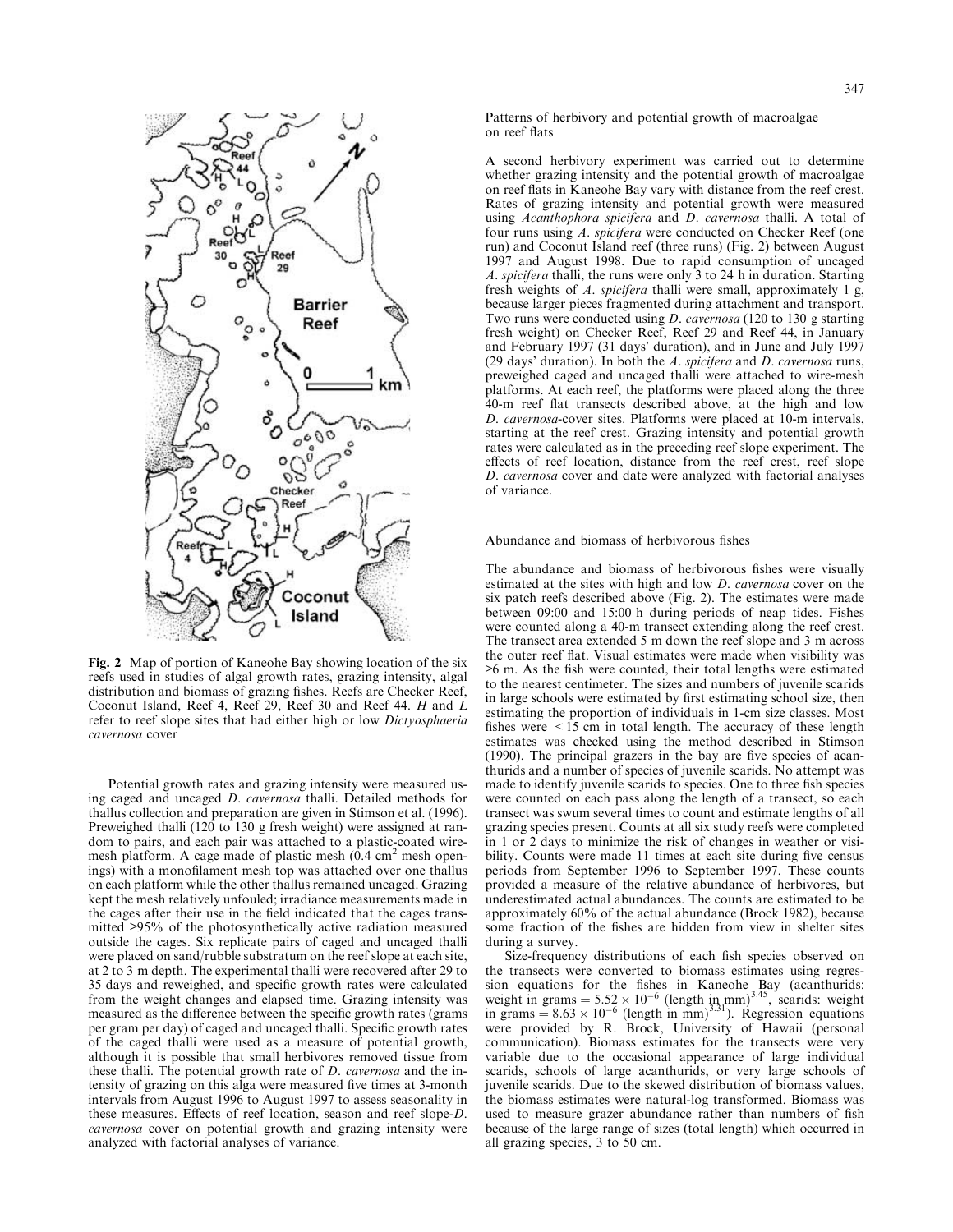#### Macroalgal food preferences among herbivores

The preferences of five common herbivorous fishes, the acanthurids Acanthurus triostegus, Acanthurus blochii, Ctenochaetus strigosus and Zebrasoma favescens and juvenile scarids Scarus spp., were examined in this experiment. Fishes were between 6 and 15 cm in total length. Fishes were offered two to five species of macroalgae for 24-h periods in 54-L aquaria supplied with flowing unfiltered seawater. The macroalgae used in the experiments were *D. cav*ernosa, the native brown alga Padina japonica, and the introduced red algae Gracilaria salicornia, Kappaphycus striatum and Acanthophora spicifera. Fresh, preweighed algal thalli were offered to each fish. At the end of each 24-h run, the uneaten algae were removed and reweighed. In experiments where fish were offered two or three species of algae at a time, all the possible pairs or triplets of algal species were offered to each fish in a random sequence over the course of a number of days; the number of combinations is given by the combinatorial:

Total number of species tested Number of species per run

In other experiments up to five species of algae were offered simultaneously. Approximately equal weights of each species were offered, and at the end of most runs, at least  $50\%$  of the most preferred algae remained. If any algal species was entirely consumed during a run, the results from that run were not used in subsequent analyses. Additional thalli of each species were placed in aquaria without fishes during each run. Changes in weight of the grazed thalli were corrected using the growth rates of these control thalli. The corrected grazing rates (grams per day) of each fish on each algal species were converted to ranks for each macroalgal species. No statistical analyses were performed on these rankings because the number of algal species offered simultaneously differed among experiments.

#### **Results**

Changes in reef communities in Kaneohe Bay between 1969 and 1996–1997

Although the scales expressing *D. cavernosa* cover in the Banner and Bailey (1970) survey and the 1996–1997 resurvey are different, patterns of *D. cavernosa* cover during the two studies can be compared (Fig. 3). The 1969 survey indicated that *D. cavernosa* cover increased from the northwest end of Kaneohe Bay to site 50 (the approximate boundary between the north and central bays), and remained high from site 50 to the southeast end of the bay (Fig. 3A). Sites with little or no *D. cav*ernosa generally had high coral cover. In the 1996-1997 resurvey, *D. cavernosa* cover also increased from the northwest end of the bay to site 50, but then declined from site 50 toward site 145 in the south bay. The greatest decreases in *D. cavernosa* cover since 1969 were in the south bay (sites 100 to 145) (Fig. 3B).

Distribution of macroalgae on reef slopes and reef flats

D. cavernosa covered approximately 30% of the reef slope area on the 34 patch reefs surveyed in 1992–1993 (Table 1). There was no indication that sections of reef perimeter with high *D. cavernosa* cover corresponded to



Fig. 3 Patterns of abundance of *Dictyosphaeria cavernosa* in Kaneohe Bay. A Pattern reported by Banner and Bailey (1970). Descriptions of conditions and associated scores are as follows:  $0$ no D. cavernosa, normal coral growth; 1 slight D. cavernosa growth, no interference with coral; 2 some invasion of coral heads by *D. cavernosa*; 3 heavy invasion of some or much of the coral, coral tips emergent (from *D. cavernosa* thalli); 4 most coral gone, remaining coral heavily invaded; 5 bottom either completely covered with alga or at most with only scattered heads of coral remaining; 6 neither living coral nor *D. cavernosa*, *D. cavernosa* replaced by mats of several other genera of algae. **B** Percent cover estimates made in 1996-1997 resurvey. Low-numbered sites are in north bay, high-numbered sites in south bay

Table 1 Estimates of percent cover of Dictyosphaeria cavernosa on a bay-wide basis in the 1990s. The 1992-1993 survey was limited to patch reefs but sampled the entire perimeter of each of 34 patch reefs. The 1996–1997 survey sampled 123 sites previously surveyed by Banner and Bailey (1970), and included sites on the lee side of barrier reef and on the fringing reef

| Survey                 | Dictyosphaeria<br>cavernosa | Live<br>coral | Limestone | Sand and<br>rubble |
|------------------------|-----------------------------|---------------|-----------|--------------------|
| 1992-1993<br>1996-1997 | 32<br>16.                   | 32<br>51      | ר ו       |                    |

the direction of prevailing winds and waves. However, the surveys did reveal alternating areas of high and low D. cavernosa cover. This pattern is most dramatically illustrated on the large patch reefs in the south bay such as the slope of Checker Reef (Fig. 4). On smaller reefs there were fewer areas of high and low cover, but the alternation of high and low cover areas was still apparent.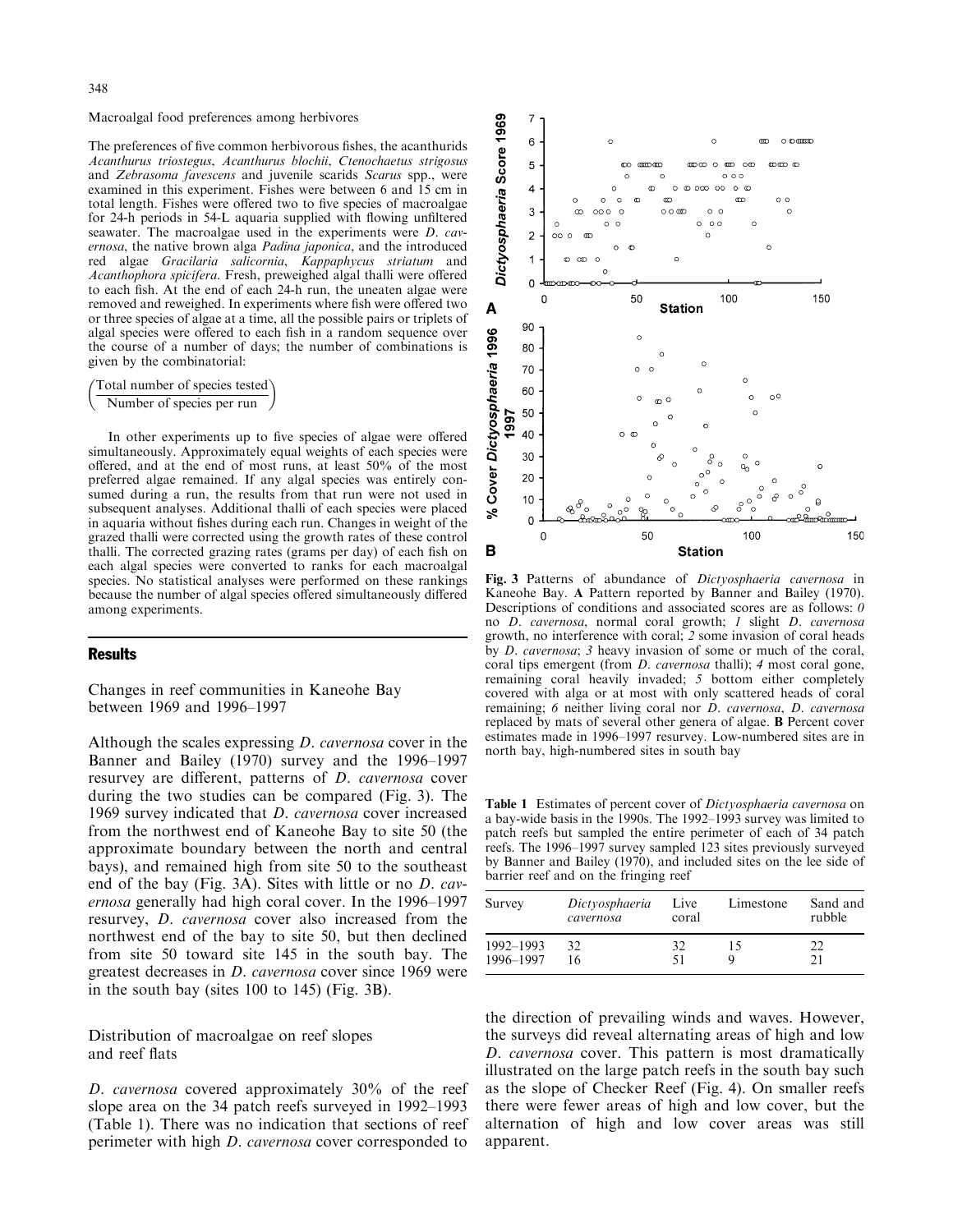

Fig. 4 Distribution of *Dictyosphaeria cavernosa* along reef slopes of a large patch reef, Checker Reef (points are estimates made by two individuals). 0-m point is northernmost point on perimeter of patch reef

Areas of both high and low *D. cavernosa* cover extended for distances of 10 to several 100 m along reef slopes. On six reefs, a section of reef slope with high percent cover of *D. cavernosa* and a section with low cover were selected for subsequent experiments. Percent cover of *D. cavernosa* at each high-cover site was at least twice as high as that of the low-cover site on the same reef, but the high cover sites on some reefs had lower cover than the low cover sites on other reefs. Low cover values ranged from 0 to  $16\%$ , high cover values ranged from 10 to  $39\%$ .

The dominant macroalgal species on the patch reef flat transects were Gracilaria salicornia, Kappaphycus striatum, Acanthophora spicifera and Padina japonica. The percent cover of these species was generally low  $(< 10\%$ ) within 10 to 20 m of reef crests, and increased with distance toward the centers of reef flats (Fig. 5).



Distance across reef flat (m)

Fig. 5 Percent cover of dominant macroalgal species across outer reef flats. Values are means  $\pm 1$  SE from six transect surveys conducted in March 1997 on each of the six study reefs indicated in Fig. 2. Negative values on abscissa refer to distance down reef slope

Each of the dominant species had a distinct pattern of distribution across reef flats in terms of the distance from the reef crest where each species began to increase in cover, and the distance at which cover reached a maximum. The species closest to the reef crest was K. striatum, followed by G. salicornia, then A. spicifera and *P. japonica. D. cavernosa* cover was highest on reef slope and decreased across the reef flats.

There was a positive relationship between the cover of *D. cavernosa* on reef slopes and the abundance of macroalgae on adjacent reef flats (Fig. 6). On reef flats adjacent to slopes with high *D. cavernosa* cover, the mean percent cover of macroalgae (all species except *Kappaphycus striatum* and *D. cavernosa*) was  $17\%$ . On flats adjacent to slopes with low *D. cavernosa* cover, the mean percent cover of macroalgae (all species except K. striatum and D. cavernosa) was 7%. The contribution of K. striatum and D. cavernosa to the cover of macroalgae on reef flats was excluded from Fig. 6 because these species ranked low in herbivore preference tests, and because their cover was high on only two reefs, Reef 29 and Reef 44. The difference between macroalgal cover on the two types of reef flats was significant (one-way ANOVA,  $F=6.05$ , df=1 and 46,  $P=0.018$ ). Reef flat macroalgae extended closer to the reef crest at the sites with high reef slope *D. cavernosa* cover than at the low D. cavernosa-cover sites (Fig. 6).

#### Water column nutrient levels

Mean ammonium, SRP, DON and DOP concentrations measured from October 1998 to January 1999 at the north, central and south bay stations were very similar; the largest differences between the means of these



Fig. 6 Percent cover of dominant macroalgae across outer reef flats at sites with high and low Dictyosphaeria cavernosa cover on adjacent reef slope. Values (means  $\pm$  1SE) shown are pooled across algal species and across the six study reefs. Transect surveys were conducted in March 1997. Cover of D. cavernosa and Kappaphycus *alvarezii* were excluded because of low preference shown by grazing fishes for these species. Negative values on abscissa refer to distance down reef slope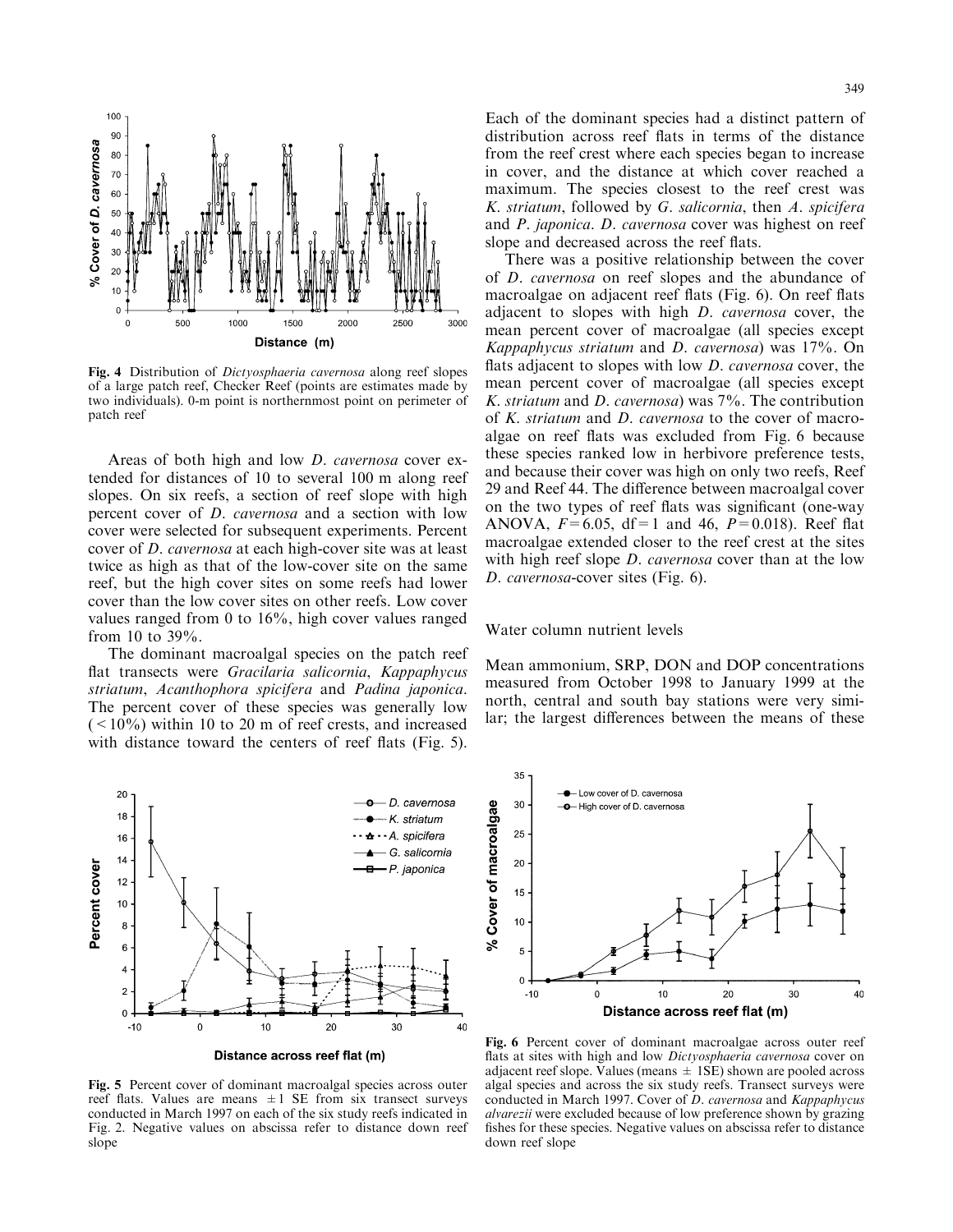| <b>Table 2</b> Nutrient concentra-   |
|--------------------------------------|
| tions $(\mu M)$ at three stations in |
| Kaneohe Bay for period Octo-         |
| ber 1998 to January 2000. Val-       |
| ues are means $\pm 1$ SD. Sample     |
| sizes in parentheses                 |

| Station     | PO <sub>A</sub> | $NO3+NO2$       | NH4.            | <b>DOP</b>      | <b>DON</b>      | Si              |
|-------------|-----------------|-----------------|-----------------|-----------------|-----------------|-----------------|
|             | (33)            | (33)            | (33)            | (19)            | (19)            | (33)            |
| North bay   | $0.08 \pm 0.04$ | $0.40 \pm 0.42$ | $0.20 \pm 0.11$ | $0.26 \pm 0.05$ | $6.68 \pm 1.27$ | $7.02 \pm 1.87$ |
| Central bay | $0.08 \pm 0.05$ | $0.17 \pm 0.39$ | $0.21 \pm 0.20$ | $0.27 \pm 0.06$ | $6.66 \pm 1.14$ | $4.93 \pm 2.60$ |
| South bay   | $0.08 \pm 0.03$ | $0.08 \pm 0.18$ | $0.15 \pm 0.10$ | $0.28 \pm 0.03$ | $7.22 \pm 1.02$ | $6.80 \pm 2.02$ |

stations for these nutrients were  $\sim$ 25% (Table 2), and there were no significant differences among the three stations. Nitrate + nitrite concentrations were higher at the north bay station than at the central or south bay stations [one-way ANOVA of  $ln(NO<sub>3</sub>$  concentration + 1):  $F = 15.08$ , df = 2 and 64,  $P < 0.001$ , Tukey tests:  $P < 0.01$  for both comparisons]. High nitrate concentrations may have resulted from high stream discharge into the north bay. Silicate concentrations, which are generally indicative of fresh-water runoff, were also slightly but significantly higher at the north bay station than at the central and south bay stations (Table 2, oneway ANOVA,  $F = 15.05$ , df = 2 and 64,  $P < 0.001$ , Tukey tests:  $P < 0.05$  for both comparisons).

Bay-wide patterns of potential growth and herbivory on D. cavernosa

There were significant differences among reefs and among dates in the potential growth rates of *D. cav*ernosa thalli on reef slopes, but there was no significant difference between areas of high and low *D. cavernosa* cover, and no significant interactions (Table 3). Results of this experiment indicated that *D. cavernosa* can sustain long-term growth on reef slopes throughout Kaneohe Bay (Fig. 7A). The potential growth rates of thalli on Reef 44 were significantly higher than those on four of the other reefs, and the potential growth rates on Reef 30 and Checker Reef were greater than on Reef 4

Table 3 Analysis of potential growth rates of Dictyosphaeria cavernosa thalli on patch reef slopes. Cover refers to sites of high and low *D. cavernosa* cover on reef slope

| Factorial analysis of variance    |     |           |       |               |  |  |
|-----------------------------------|-----|-----------|-------|---------------|--|--|
| Source                            | df  | <b>MS</b> | F     | P             |  |  |
| Reef                              | 5   | 0.00015   | 9.47  | ${}_{0.0001}$ |  |  |
| Date                              | 4   | 0.00087   | 54.44 | ${}_{0.0001}$ |  |  |
| Cover                             |     | 0.00006   | 3.59  | 0.0591        |  |  |
| Date $\times$ reef                | 20  | 0.00002   | 1.16  | 0.2857        |  |  |
| Reef $\times$ cover               | 5   | 0.00003   | 1.95  | 0.0865        |  |  |
| Date $\times$ cover               | 4   | 0.000003  | 0.22  | 0.9249        |  |  |
| Reef $\times$ date $\times$ cover | 20  | 0.00002   | 1.03  | 0.4282        |  |  |
| Error                             | 300 | 0.00002   |       |               |  |  |
| Total                             | 359 |           |       |               |  |  |

Tukey test results: Reefs and dates are shown in descending order of mean growth rate. Reefs and dates with the same superscript letter are not significantly different ( $P > 0.05$ )

Reefs: Reef  $44^a >$  Reef  $30^{ab} >$  Checker<sup>b</sup> > Coconut<sup>bc</sup> > Reef  $29^{bc}$ Reef  $4^{\circ}$ 

Dates: Nov  $1996^a > Aug$   $1996^b > Feb$   $1997^b > May$   $1996^b > Aug$  $1997^{\rm b}$ 

(Table 3). Significant differences among dates were due to higher growth rates at all sites in November 1996.

There were significant differences in grazing intensity on *D. cavernosa* among reefs, among dates and between areas of high and low *D. cavernosa* cover, and three of the interactions among the main effects were significant (Table 4, Fig. 7B). Grazing intensity was significantly higher on reef slopes with low *D. cavernosa* cover than on slopes with high *D. cavernosa* cover (Table 4). Grazing intensity varied about four-fold among reefs (pooling across dates), and Tukey post-hoc test comparisons indicated that grazing intensity was highest at the northernmost reef, Reef 44 (Table 4), and generally higher in the northern end of the bay. Similarly, Tukey test comparisons identified several significant differences among dates, but there was no marked seasonal pattern



Fig. 7 Growth and grazing intensity on Dictyosphaeria cavernosa on reef slopes with high and low *D. cavernosa* abundance. Values are means of six replicates on each reef on each date. Reefs are arranged in approximate order down length of bay from north-west to south-east. Statistical analyses are reported in Tables 3 and 4. A Potential (caged) growth rates of D. cavernosa thalli. B Grazing intensity on *D. cavernosa* thalli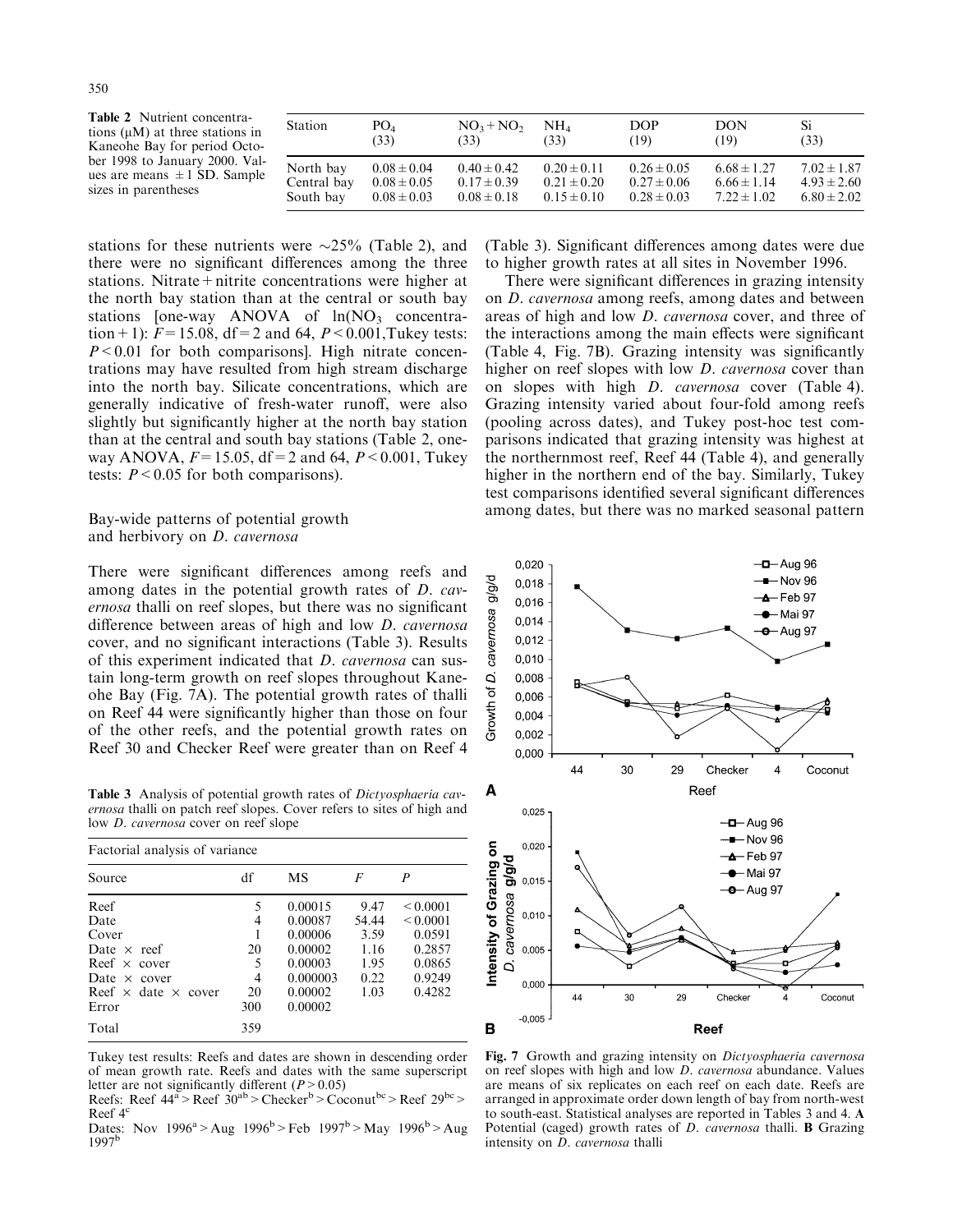Table 4 Analysis of grazing intensity on Dictyosphaeria cavernosa thalli on patch reef slopes. Cover refers to sites of high and low D. cavernosa cover on reef slope

| Factorial analysis of variance                                                                                                                   |                                            |                                                                                      |                                                         |                                                                                             |  |  |  |
|--------------------------------------------------------------------------------------------------------------------------------------------------|--------------------------------------------|--------------------------------------------------------------------------------------|---------------------------------------------------------|---------------------------------------------------------------------------------------------|--|--|--|
| Source                                                                                                                                           | df                                         | MS                                                                                   | F                                                       | P                                                                                           |  |  |  |
| Reef<br>Date<br>Cover<br>Reef $\times$ date<br>Reef $\times$ cover<br>Date $\times$ cover<br>Reef $\times$ date $\times$ cover<br>Error<br>Total | 5<br>4<br>20<br>5<br>4<br>20<br>301<br>360 | 0.00071<br>0.00024<br>0.00251<br>0.00010<br>0.00038<br>0.00007<br>0.00011<br>0.00002 | 19.98<br>6.85<br>71.20<br>2.84<br>10.81<br>1.85<br>2.21 | < 0.0001<br>${}_{0.0001}$<br>< 0.0001<br>${}_{0.0001}$<br>${}_{0.0001}$<br>0.1185<br>0.0024 |  |  |  |

Tukey test results: Reefs and dates are shown in descending order of mean grazing intensity. Reefs and dates with the same superscript letter are not significantly different  $(P > 0.05)$ Reefs: Reef  $44^a >$  Reef  $29^b >$  Coconut Is.  $>$  Reef  $30^{bc} >$  Checker<sup>c</sup> >

Reef 4c

Dates: Nov  $1996^a > Aug$   $1997^{ab} > Feb$   $1997^{ab} > Aug$   $1996^{bc} > May$  $1997^{\circ}$ 

(Fig. 7B). The significant reef  $\times$  date interaction was due to high grazing intensity in November 1996 on the Coconut Island reef slope (Fig. 7B).

Patterns of potential growth and herbivory of macroalgae on reef flats

Growth rates of *D. cavernosa* and *Acanthophora spicif*era on outer reef flats were examined to determine whether differences in growth rate could explain the patterns of distribution of these species. There were no significant differences in the potential growth rates of D. cavernosa thalli among distances along the 40-m reef flat transects (Table 5, Fig. 8). There were significant differences in potential growth rates of *D. cavernosa* between reefs, between dates and between sites with high and low reef slope *D. cavernosa*, and there was a significant reef  $\times$  date interaction. Potential growth rates of A. spicifera were significantly lower at reef crests  $(0 \text{ m})$  than at distances of 30 and 40 m onto the reef flat, but no other differences were detected among distance intervals (Table 6, Fig. 9A). There was a significant effect of reef location on potential growth rates of A. spicifera. This result was due in part to a single run at Coconut Island with unusually low growth rates.

Grazing intensity on Acanthophora spicifera was significantly higher near reef crests and decreased with distance onto reef flats (Table 7, Fig. 9B). Since grazing intensity is greater than specific growth rate at reef flat positions from 0 to 30 m, grazing essentially prevents this species from growing on the outer reef flat/reef crest areas. The mean grazing intensity on A. spicifera at the reef crest was about three times higher than at a distance of 40 m from the crest (Fig. 9B). Grazing intensity on A. spicifera at sites with low *D. cavernosa* cover was significantly higher than at sites with high *D. cavernosa* 



Fig. 8 Potential growth of Dictyosphaeria cavernosa thalli with distance on reef flats from reef crests. Growth rates are shown for sites with high and low *D. cavernosa* cover on adjacent reef slope. Values are means  $\pm 1$  SE and are based on three transects on three study reefs during 2 months of the year

cover, and was significantly higher at Coconut Island than at Checker Reef. Grazing intensity on D. cavernosa did not vary significantly with distance from reef crests, and no other main effects were significant.

Biomass and abundance of herbivorous fishes

The log-transformed biomass of herbivorous fishes was highest on patch reefs in the north bay and decreased down the length of Kaneohe Bay (Table 8, Fig. 10). This gradient resulted in part from a higher abundance of large

Table 5 Analysis of potential growth rates of Dictyosphaeria cavernosa thalli on patch reef flats. Cover refers to sites of high and low D. cavernosa cover on adjacent reef slope. Distance refers to distance in meters from reef crest

| Factorial analysis of variance        |                |          |       |                  |  |  |  |
|---------------------------------------|----------------|----------|-------|------------------|--|--|--|
| Source                                | df             | MS       | F     | $\boldsymbol{P}$ |  |  |  |
| Cover                                 | 1              | 0.000105 | 12.5  | 0.001            |  |  |  |
| Reef                                  | $\overline{2}$ | 0.000087 | 10.34 | ${}_{0.001}$     |  |  |  |
| Distance                              | 4              | 0.000011 | 1.33  | 0.264            |  |  |  |
| Date                                  | 1              | 0.000082 | 9.76  | 0.002            |  |  |  |
| Cover $\times$ reef                   | $\overline{2}$ | 0.000002 | 0.27  | 0.762            |  |  |  |
| Cover $\times$ distance               | 4              | 0.000012 | 1.38  | 0.247            |  |  |  |
| Cover $\times$ date                   | 1              | 0.000000 | 0.00  | 0.978            |  |  |  |
| Reef $\times$ distance                | 8              | 0.000005 | 0.58  | 0.794            |  |  |  |
| Reef $\times$ date                    | $\overline{c}$ | 0.000054 | 6.47  | 0.002            |  |  |  |
| Distance $\times$ date                | $\overline{4}$ | 0.000007 | 0.84  | 0.503            |  |  |  |
| Cover $\times$ reef $\times$ distance | 8              | 0.000007 | 0.86  | 0.554            |  |  |  |
| Cover $\times$ reef $\times$ date     | $\overline{2}$ | 0.000024 | 2.86  | 0.061            |  |  |  |
| Cover $\times$ distance $\times$ date | 4              | 0.000003 | 0.33  | 0.855            |  |  |  |
| Reef $\times$ distance $\times$ date  | 8              | 0.000012 | 1.42  | 0.197            |  |  |  |
| Cover $\times$ reef $\times$          | 8              | 0.000004 | 0.48  | 0.871            |  |  |  |
| distance $\times$ date                |                |          |       |                  |  |  |  |
| Error                                 | 118            | 0.000084 |       |                  |  |  |  |
| Total                                 | 177            |          |       |                  |  |  |  |

Tukey test results: Reefs are shown in descending order of mean growth rate. Reefs with the same superscript letter are not significantly different  $(P > 0.05)$ 

Reefs: Reef 44<sup>a</sup> > Checker Reef <sup>b</sup> > Reef 29b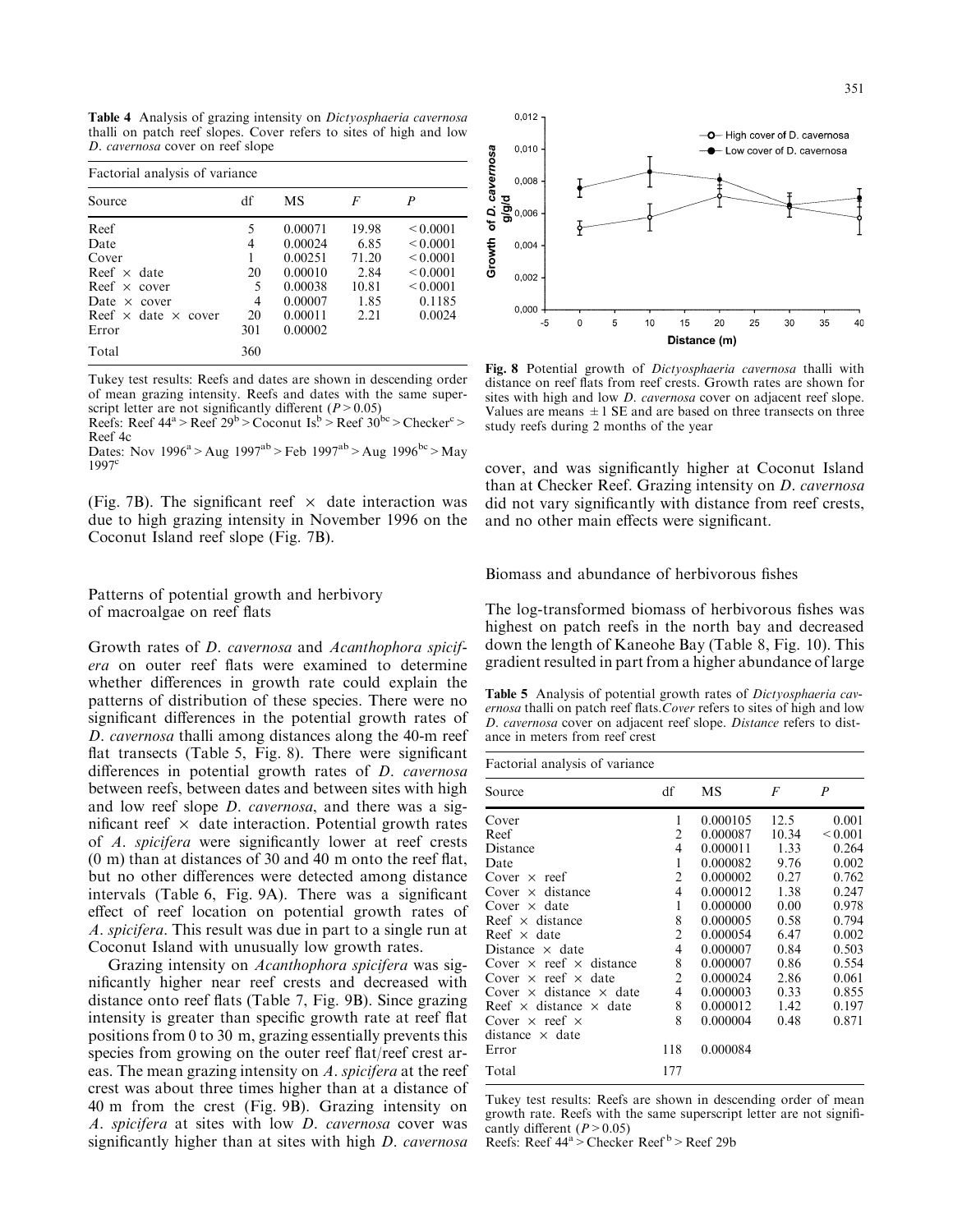Table 6 Analysis of potential growth rates of Acanthophora spicifera on patch reef flats. Cover refers to sites of high and low Dictyosphaeria cavernosa cover on adjacent reef slope. Distance refers to distance in meters from reef crest. Only results from transect distances 0, 10, 20, 30 and 40 m were included in ANOVA

| Factorial analysis of variance        |     |        |       |              |  |  |
|---------------------------------------|-----|--------|-------|--------------|--|--|
| Source                                | df  | MS     | F     | P            |  |  |
| Reef                                  |     | 0.0781 | 15.01 | ${}_{0.001}$ |  |  |
| Cover                                 |     | 0.0002 | 0.04  | 0.838        |  |  |
| Distance from crest                   | 4   | 0.0162 | 3.12  | 0.016        |  |  |
| Reef $\times$ cover                   |     | 0.0001 | 0.01  | 0.914        |  |  |
| Reef $\times$ distance                | 4   | 0.0012 | 0.23  | 0.919        |  |  |
| Cover $\times$ distance               | 4   | 0.0090 | 1.73  | 0.144        |  |  |
| Reef $\times$ cover $\times$ distance | 4   | 0.0096 | 1.85  | 0.121        |  |  |
| Error                                 | 216 | 0.0052 |       |              |  |  |
| Total                                 | 235 |        |       |              |  |  |

Tukey test results: Distances from the reef crest are show in descending order of mean growth rate Distances with the same superscript letter are not significantly different ( $P > 0.05$ )<br>Distance: 40 m<sup>a</sup> > 30 m<sup>a</sup> > 10 m<sup>ab</sup> > 20 m<sup>ab</sup> > 0 m<sup>b</sup>

acanthurids on the northern reefs, compared to south and central bay reefs, where small scarids were the dominant herbivores. Large scarids  $($  > 20 cm length) were rarely encountered on any reef. Herbivore biomass at the sites with low *D. cavernosa* cover did not differ significantly from herbivore biomass at the high cover sites (Table 8).

High variability in the estimates of herbivorous fish biomass was due in part to the large range of sizes. Most scarids censused were less than 12 cm in length and occurred in small schools  $( $20$ ), so the appearance of$ single large (20 to 40 cm) scarids greatly increased the estimated biomass in a census, as did occasional large schools  $($  > 100) of small scarids.

## Macroalgal food preferences among herbivores

The results of the preference experiments indicated that both acanthurids and scarids prefer the red alga Acanthophora spicifera over all other macroalgal species tested (Table 9). The next most highly preferred alga for the scarids was the calcareous brown alga Padina japonica, although it was only tested once, while acanthurids showed about equal preference for *Gracilaria salicornia* and Kappaphycus striatum. Fishes of both families ranked *D. cavernosa* low, and scarids ranked *K. striatum* even lower than *D. cavernosa*.

# **Discussion**

Changes in *D. cavernosa* cover over time

Our 1996–1997 resurvey of the Banner and Bailey (1970) stations revealed a change in the distribution of D. cavernosa on a bay-wide scale (Fig. 3); D. cavernosa cover in the south bay has declined substantially, while

Table 7 Analysis of grazing intensity on Acanthophora spicifera on patch reef flats. Cover refers to sites of high and low Dictyosphaeria cavernosa cover on adjacent reef slope. Distance refers to distance in meters from reef crest. Run refers to three experiments conducted on Coconut Island reef flat in August 1997, and July and August 1998, and to one experiment conducted on reef flat of Checker Reef in July 1998

| Factorial analysis of variance                                          |          |                                           |                                |                                                 |  |  |
|-------------------------------------------------------------------------|----------|-------------------------------------------|--------------------------------|-------------------------------------------------|--|--|
| Source                                                                  | df       | MS                                        | F                              |                                                 |  |  |
| Run<br>Cover<br>Distance from crest<br>Cover $\times$ distance<br>Error | 3<br>222 | 0.869<br>0.315<br>0.860<br>0.086<br>0.042 | 20.66<br>7.48<br>20.45<br>2.06 | ${}_{0.0001}$<br>0.007<br>${}_{0.001}$<br>0.087 |  |  |
| Total                                                                   | 234      |                                           |                                |                                                 |  |  |

Tukey test results: Distances from the reef crest are show in descending order of mean grazing intensity. Distances with the same superscript letter are not significantly different ( $P > 0.05$ ) Distance: 0 m<sup>a</sup> > 10 m<sup>b</sup> > 20 m<sup>bc</sup> > 30 m<sup>c</sup> > 40 m<sup>c</sup>



Fig. 9 Growth and grazing intensity on Acanthophora spicifera on reef flats with distance from reef crests. Growth rates and rates of grazing intensity are shown for sites with high and low Dictyosp*haeria cavernosa* cover on adjacent reef slope. Values are means  $\pm 1$ SE from two study reefs during 3 months of the year. A Potential growth rates of A. spicifera. Figure includes growth rates at stations 5, 15 and 25 m from reef crest, which were not included on all transects, and were not included in the analysis (Table 7). **B** Grazing intensity on  $A$ . spicifera at same sites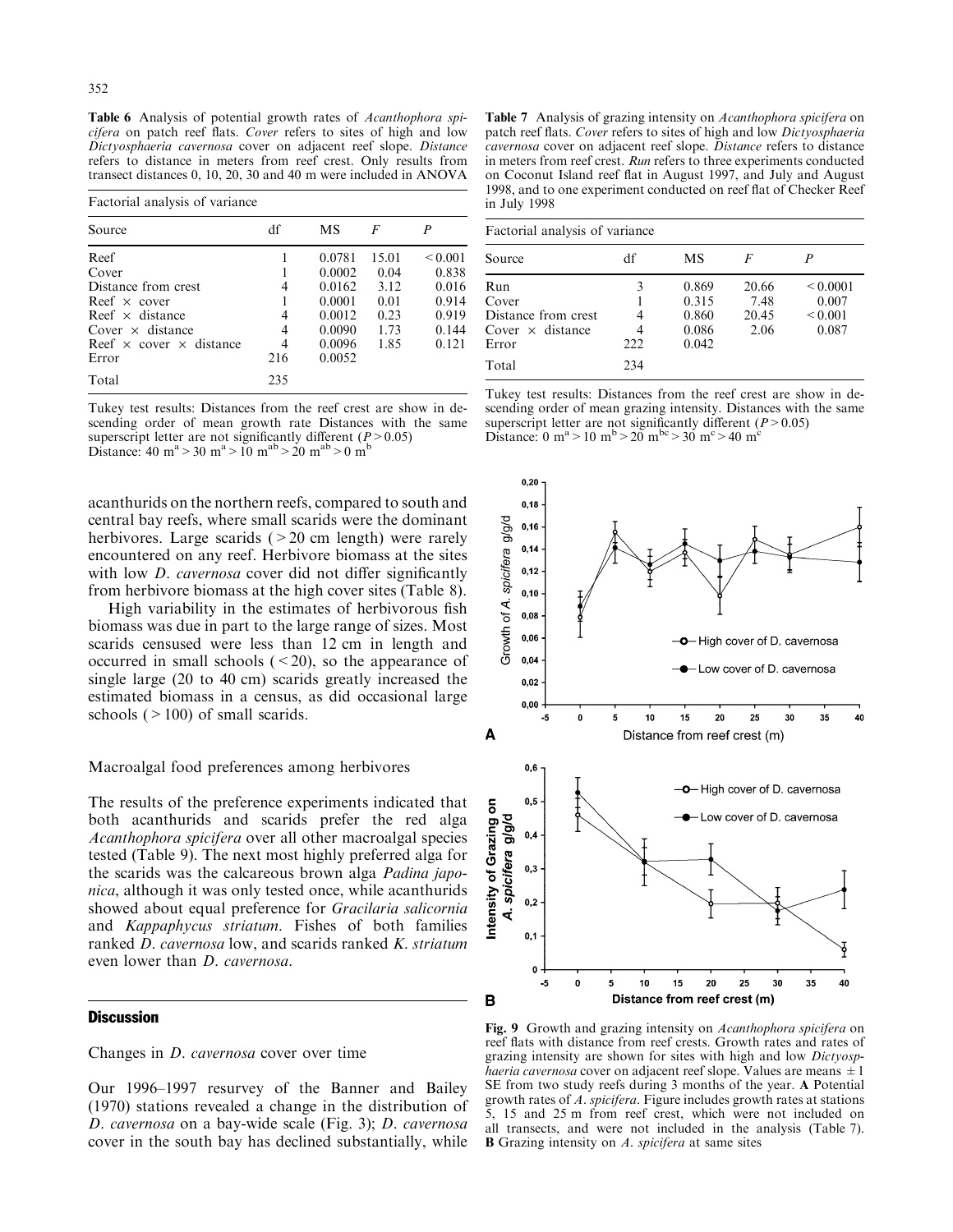Table 8 Analysis of grazing fish biomass on study reefs over a 1year period. Date is treated as a block. Variable is natural log of estimated biomass of acanthurids and scarids. Cover refers to sites of high and low Dictyosphaeria cavernosa cover on reef slope

| Source                                                | df             | MS                                   |                               | P                       |  |
|-------------------------------------------------------|----------------|--------------------------------------|-------------------------------|-------------------------|--|
| Reef<br>Cover<br>Date<br>Reef $\times$ cover<br>Error | 10<br>5<br>108 | 2.10<br>1.02<br>6.58<br>0.22<br>0.38 | 5.59<br>2.70<br>17.49<br>0.57 | 0.0001<br>0.103<br>0.72 |  |
| Total                                                 | 129            |                                      |                               |                         |  |

Tukey test results: Reefs are shown in descending order of mean growth rate. Reefs with same superscript letter are not significantly different ( $P > 0.05$ )

Reefs: Reef  $44^{ab}$  > Reef  $30^{ab}$  > Reef  $29^{abc}$  > Coconut  $^{bc}$  > Reef  $4^{bc}$  > Checker<sup>c</sup>



Fig. 10 Biomass of grazing acanthurids and scarids on six reefs distributed down length of Kaneohe Bay. Biomass was assessed in two areas (each  $8 \times 40$  m) along perimeters of each reef, an area with high reef slope Dictyosphaeria cavernosa-cover and an area with low *D. cavernosa* cover. Values are means  $\pm$  1 SE, based on 15 sampling dates

cover has remained relatively high in the central bay and low in the north bay (Fig. 3). This decline may have been due to a reduction in the concentration of inorganic nitrogen in the south bay, particularly ammonium, following diversion of sewage discharge out of the bay in 1977. Diversion resulted in a greater absolute and relative reduction in water column DIN concentrations in the south bay than in the central and north bays (Fig. 11). Since DIN concentrations in the south bay were much higher before sewage diversion than after (Fig. 11), and given that *D. cavernosa* growth rate increases with increasing DIN concentrations up to 17  $\mu$ M (Larned and Stimson 1996), growth rates of *D. cavern*osa in the south bay were probably higher prior to sewage diversion. The large decrease in *D. cavernosa* cover between 1969 and 1996–1997 may reflect a substantial decrease in the rate of growth of D. cavernosa in the south bay, to the point that present-day growth rates are usually exceeded by losses to herbivores.

Reefs in the central bay currently support high D. cavernosa cover, as was the case in 1969 (Fig. 3). The central bay has a very small watershed and relatively low rates of nutrient runoff from the land (Smith et al. 1981), so the high *D. cavernosa* cover we observed there was unexpected. *D. cavernosa* cover in the north bay was low in both the 1969 survey and our resurvey, despite the fact that the north bay receives higher runoff, and, consequently, has higher water column nitrate concentrations than the central or south bays (Table 2).

Causes of the persistence of *D. cavernosa* in Kaneohe Bay and its current spatial distribution

The abundance of *D. cavernosa* on Kaneohe Bay reefs was expected to decline following the diversion of sew-

Table 9 Preference rankings for macroalgae in nine laboratory preference tests. Tests differ in number of algal species offered simultaneously, but all were conducted using fishes in individual aquaria. Summary rankings are not weighted for sample sizes in individual tests

| Summary of lab preference test for acanthurids |                |                |                         |                |                |                            |                               |
|------------------------------------------------|----------------|----------------|-------------------------|----------------|----------------|----------------------------|-------------------------------|
| Test                                           |                | $\overline{2}$ | 3                       | 4              | 5              | Average rank<br>(out of 5) | Average rank<br>(out of 4)    |
| Number of fish tested                          | 10             | 5              | 5                       | 3              | 1              |                            |                               |
| Number of algal species<br>offered             | 5              | $\mathfrak{D}$ | $\overline{\mathbf{3}}$ | 5              | 5              |                            |                               |
| Acanthophora spicifera                         | 1              |                | 1                       | 1              |                |                            |                               |
| Dictyosphaeria cavernosa                       | 4              | 4              | 3                       | 4              | 4              | 4                          | 4                             |
| Gracilaria salicornia                          | 3              | $\sqrt{2}$     | $\overline{2}$          | $\overline{2}$ | 3              | 2.6                        | 2.25                          |
| Kappaphycus alvarezii                          | $\overline{c}$ | 3              |                         | 4              | $\overline{2}$ | 2.6                        | 2.75                          |
| Padina japonica                                | 5              |                |                         | 4              | 5              | 4.7                        |                               |
| Summary of lab preference tests for scarids    |                |                |                         |                |                |                            |                               |
| Test                                           |                | 2              | 3                       | 4              |                | Average rank<br>(out of 4) | Average rank<br>(out of $3$ ) |
| Number of fish tested                          | 6              | 5              | 7                       | 3              |                |                            |                               |
| Number of algal species<br>offered             | 5              | $\overline{2}$ | 3                       | $\overline{2}$ |                |                            |                               |
| Acanthophora spicifera                         | 1              | 1              | 1                       |                |                | 3                          | 3                             |
| Dictyosphaeria cavernosa                       | 4              | 3              | 3                       |                |                | 2                          | $\overline{2}$                |
| Gracilaria salicornia                          | 3              | $\overline{c}$ | $\overline{2}$          | $\overline{c}$ |                | 4                          |                               |
| Kappaphycus alvarezii                          | 5              | $\overline{4}$ |                         |                |                |                            |                               |
| Padina japonica                                | 2              |                |                         |                |                |                            |                               |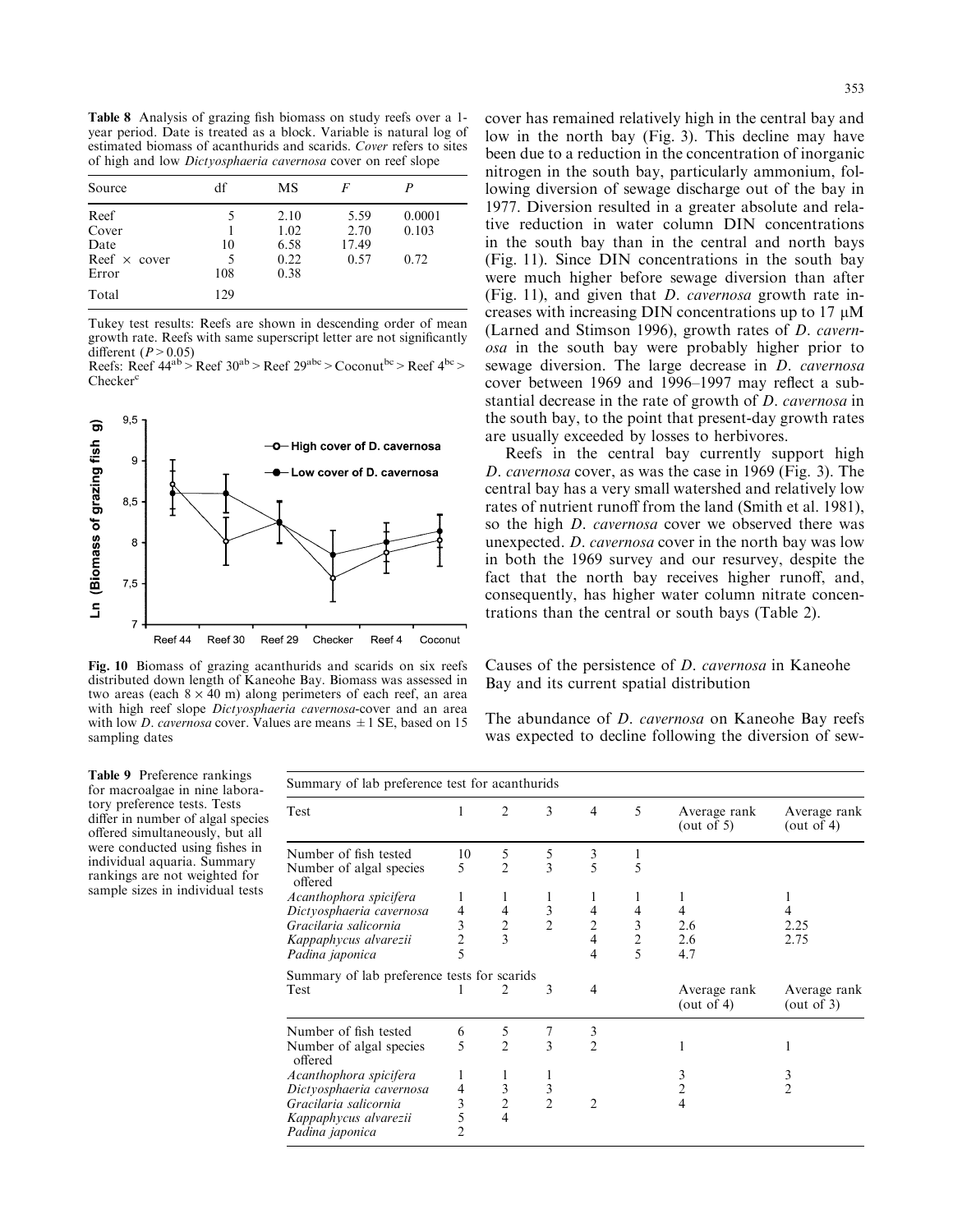

Fig. 11 Changes in DIN concentrations in three regions of Kaneohe Bay since diversion of sewage in 1977–1978. Values for 1977 are prediversion values and for 1978 are post-diversion values, both from Smith et al. (1981). Values for 1989 are from Laws and Allen (1996); values for 1996 are from Larned and Stimson (1996). Only the south bay was sampled in 1996. No samples for the outfall station were available that were contemporaneous with the 1998-1999 samples for the other three stations

age from the bay (Smith et al. 1981). A study by Hunter and Evans (1995) which compared the results of surveys conducted at 15 permanent stations in 1971, 1983 and 1990 revealed a bay-wide decrease in *D. cavernosa* cover (and increased coral cover) between 1971 and 1983; in 1983 D. cavernosa cover was approximately 25% of its 1971 level (13.2% cover). However, in the interval from 1983 to 1990, Hunter and Evans (1995) reported a reversal of the trend, as *D. cavernosa* cover doubled on a bay-wide scale. The reason for this temporal change in cover at the permanent stations is not clear. As of 1989– 1992, inorganic nutrient concentrations in the Kaneohe Bay water column had reached very low concentrations (Laws and Allen 1996), comparable to the most oligotrophic coral reef ecosystems (D'Elia and Wiebe 1990).

The current DIN and SRP concentrations in the Kaneohe Bay water column are well below the thresholds  $(1 \mu M$  DIN, 0.1  $\mu M$  SRP) proposed by Bell (1992) and Lapointe (1997), above which rapid macroalgal growth is predicted to cause phase shifts on reefs.

This study shows there has been a differential decline in *D. cavernosa* cover in the south bay between 1969 and 1996–1997. This difference in pattern of decline occurred despite the fact that in the 1998–1999 period the three basins had similar, low DIN concentrations (Table 2).

Despite low water column nutrient concentrations, D. cavernosa persists on reef slopes in the bay. A possible explanation for its persistence is that *D. cavernosa* (and other macroalgae in the bay) draw on additional sources of nutrients. Previous studies (Larned and Stimson 1996; Larned 1998) have shown that D. cavernosa cannot sustain long-term growth in laboratory cultures when supplied with flowing, non-enriched seawater from the Kaneohe Bay water column, but that *D. cavernosa* can obtain inorganic nitrogen from the water in chambers which develop beneath the alga as it grows. Nutrient-rich sediments accumulate within the chambers, and the undersides of the thalli and the surfaces of the overgrown corals are colonized by invertebrates (Stimson et al. 1996; Larned 1997). As a result of nutrient efflux from the sediments and excretion by invertebrates, the mean DIN concentration in *D. cavernosa* chambers is about 10 times the mean DIN concentration in the adjacent water column (Larned and Stimson 1996). In a field experiment in which *D. cavernosa* thalli were exposed to the water column and either exposed to or isolated from underlying sediments, thalli exposed only to water column nutrients did not grow, while thalli exposed to both the water column and sediments grew (Larned and Stimson 1996). DIN efflux rates from reef slopes with abundant *D. cav*ernosa average 610 µmol m<sup>-2</sup> of reef slope day<sup>-1</sup> (Stimson and Larned 2000). DIN excretion rates from invertebrates inhabiting *D. cavernosa* thalli average 1000 µmol m<sup>-2</sup> of thallus  $\text{day}^{-1}$  (Larned 1997). Sedimentation of particulate organic nitrogen has been measured at a number of sites in the bay and is on the order of 12–61 mg N  $m^{-2}$  day<sup>-1</sup> (Stimson and Larned 2000). It appears that, under present conditions, *D. cavernosa* obtains nutrients required to sustain growth through a combination of sediment efflux, invertebrate excretion, and advection of water column nutrients (Larned and Atkinson 1997), and that its growth rate is independent of the concentration of inorganic nutrients in the overlying water column.

Measurements made at sites in the north, central and south bay suggest that DIN efflux from reef sediments occurs at comparable rates across Kaneohe Bay (Stimson and Larned 2000). *D. cavernosa* thalli collected from sites across the bay have comparable levels of epiphytic invertebrate biomass (Larned 1997). These observations, in combination with the data on growth of caged D. cavernosa at the six study reefs in 1996–1997 (Fig. 7A), suggest that *D. cavernosa* is capable of growing throughout the bay, and that spatial variability in its abundance is not a function of nutrient availability, but of grazing intensity.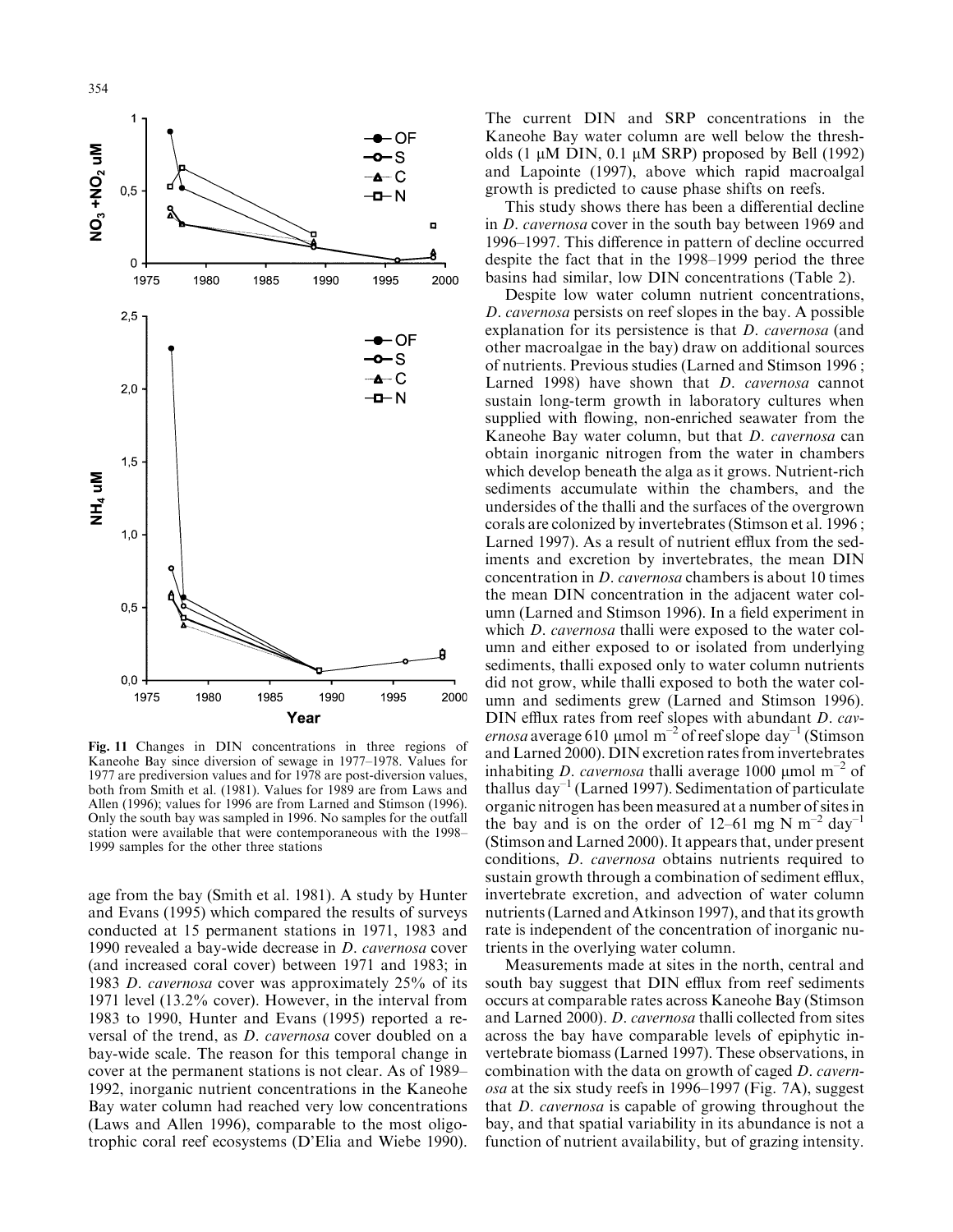Grazing and a grazing-related hypothesis to explain the distribution of Dictyosphaeria

Most reef slopes in Kaneohe Bay are characterized by alternating areas of high and low *D. cavernosa* cover, yet potential growth rates of *D. cavernosa* at the high and low cover sites on the six study reefs were comparable. The areas of high and low cover occur on scales of tens to hundreds of meters. An example of this pattern is the fringing reef slope of Checker Reef, where regions of very low *D. cavernosa* cover alternate with regions of high cover (Fig. 4).

The patchy distribution of *D. cavernosa* could arise because the abundance of herbivores varies at a similar spatial scale, i.e., herbivore biomass is unevenly distributed around reefs, and is higher at sites of low D. cavernosa cover. However, the surveys of herbivore biomass did not reveal significant differences in estimated herbivore biomass at the high and low cover sites  $(Table 8).$ 

In the absence of evidence directly linking patterns of D. cavernosa distribution to herbivore biomass or nutrient availability, we propose that the distribution of this alga is related to the availability of other macroalgal species that occur on reef flats and that are more highly preferred as foods by herbivores. The percent cover of reef flat macroalgae preferred by herbivores increases with distance from the crest (Fig. 5), because of decreased grazing along the same gradient, as illustrated by the preferred species Acanthophora spicifera (Fig. 9). In contrast, grazing intensity on the less preferred D. cavernosa was uniformly low across the width of the reef flat. Grazing decreases with distance from reef crests either because access to shelter for grazers diminishes with greater distance, or because tidal changes in water depth reduce the time that fish can feed on the inner reef flat. Corals, and the vertical relief they produce, are restricted to the outer 10 m of most reef flats. These observations suggest that highly preferred macroalgae have a refuge from herbivorous fish by inhabiting inner reef flats, while less preferred macroalgae, such as *D. cavernosa*, can occupy habitats with high grazing pressure.

Preference test results (Table 9) bear this out: Acanthophora spicifera and Gracilaria salicornia were among the most preferred and *D. cavernosa* and *Kappaphycus striatum* among the least preferred algal species for the fishes tested. Similar observations have been made at Caribbean reefs; when macroalgal species collected from habitats with a range of herbivore densities were transplanted into a back reef with abundant herbivores, macroalgae from habitats with high grazing pressure were resistant to herbivory, while macroalgae from habitats with low grazing pressure were susceptible (Lewis 1986).

Based on the results of surveys and field experiments conducted during this study, we propose the following hypothesis to explain the distribution and abundance of D. cavernosa on Kaneohe Bay reef slopes. Distribution and abundance of this species are determined primarily by grazing intensity, which is in turn determined by the

availability and relative palatability of macroalgae on adjacent reef flats. The introduction of non-native red macroalgae in Kaneohe Bay (Russell 1983, 1992; Rodgers and Cox 1999) has greatly increased the availability of palatable food for herbivorous fishes. We propose that increased availability of these macroalgae on some reef flats has lead to a reduction of grazing intensity on *D. cavernosa* on adjacent reef slopes and, consequently, to the development of areas of high D. cavernosa cover. Conversely, the absence or low abundance of preferred macroalgae on some reef flats results in high grazing pressure on *D. cavernosa* and, consequently, to low *D. cavernosa* cover on the adjacent slope. *D. cavernosa* has the lowest growth rate of the ten most common macroalgae in the bay (Larned 1998), but under conditions of very low grazing intensity, D. cavernosa may slowly accumulate biomass and achieve high cover. Our hypothesis assumes that herbivore abundance, and, consequently, grazing intensity, are sufficiently low in Kaneohe Bay that preferential grazing results in a proliferation of the most unpalatable macroalgae. Presumably, large increases in grazing intensity would lead to the removal of both the highly preferred and the least preferred macroalgae, as the accessibility and cover of algae decrease (Lewis 1986).

The hypothesis predicts that the pattern of alternating areas of high and low *D. cavernosa* cover on reef slopes is related to the distribution and abundance of macroalgae on adjacent reef flats. Factors influencing the distribution and abundance of these reef flat macroalgae (Figs. 5 and 6) have not been addressed. The patchy distribution of reef flat macroalgae could be determined by the availability of suitable substratum for attachment (Hay 1981), by the narrowness of the reef flat zone and hence the degree to which there is a refuge from herbivory, or by differences in the availability of shelter for herbivores on reef flats.

A critical experiment to test our hypothesis has not yet been carried out. We propose the following: if existing highly preferred macroalgae are removed from reef flat areas, a shift toward higher grazing intensity on *D. cav*ernosa should result in decreased *D. cavernosa* abundance. Conversely, if preferred macroalgae are added to a reef flat area where there was previously none, grazing intensity on nearby *D. cavernosa* thalli should decrease and result in increased *D. cavernosa* abundance.

Kaneohe Bay is currently quite oligotrophic (SRP concentration < 0.1  $\mu$ M, DIN concentration < 0.4  $\mu$ M). The water column DIN concentration below which D. cavernosa requires a nutrient subsidy to grow is about  $0.5 \mu M$  (Larned and Stimson 1996). There is a large nutrient reservoir in the bay sediments, however, and DIN efflux rates are high relative to other coral reef ecosystems (Stimson and Larned 2000). *D. cavernosa* relies in part on nutrient efflux and possibly on invertebrate excretion to sustain growth. The fact that substantial nutrient efflux continues long after sewage diversion suggests that *D. cavernosa* growth will be supported by benthic nutrient sources well into the future. The proliferation of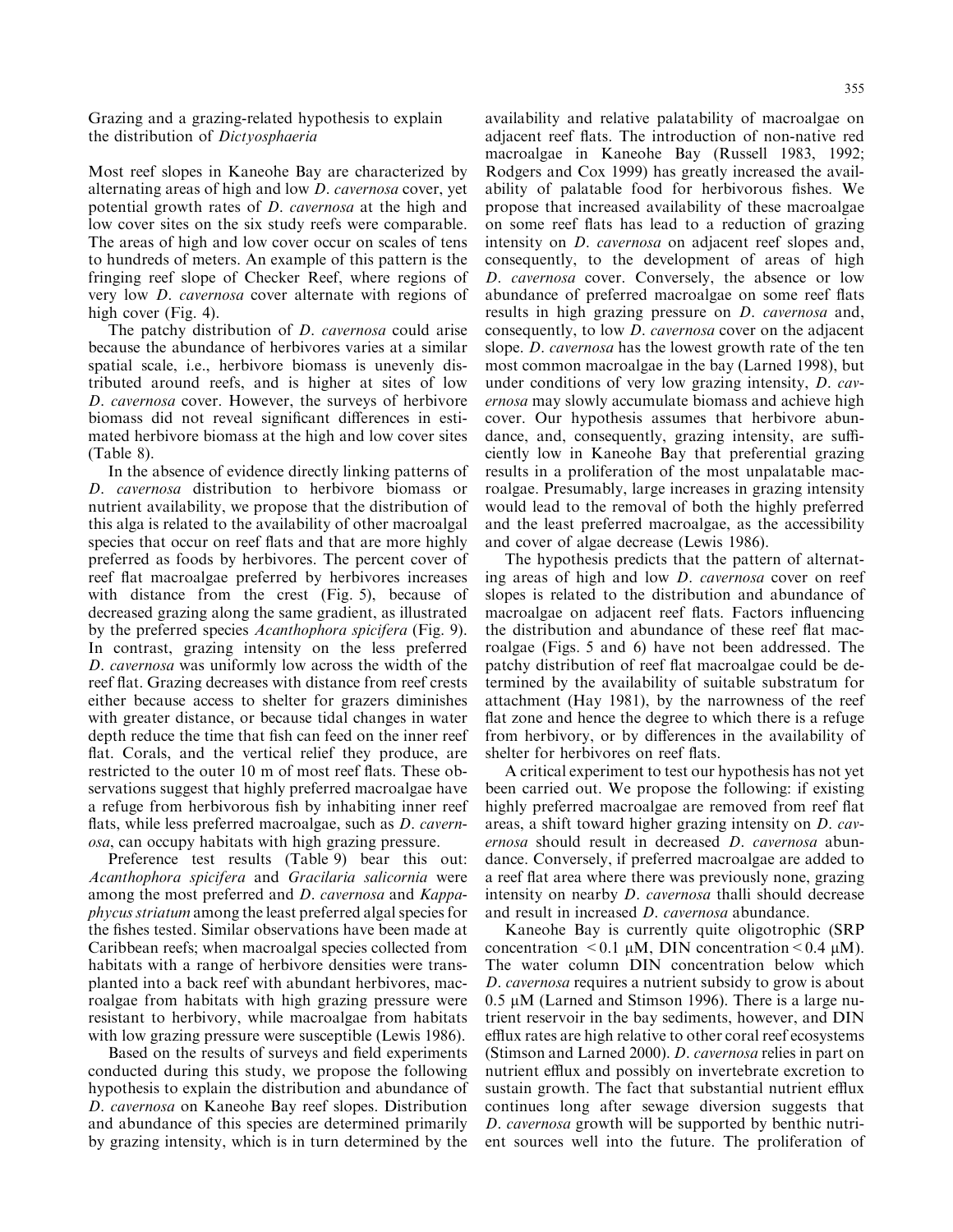D. cavernosa on Kaneohe Bay reef slopes can be reduced by further reducing anthropogenic nutrient input, by increasing grazing intensity, or by physically removing D. *cavernosa* and/or the non-native macroalgae on reef flats. Given the current level of urbanization in the Kaneohe Bay watershed, substantial reductions in water column or sediment nutrient concentrations are unlikely. Experimental removals of macroalgae have been carried out (McClanahan et al. 1999), but large-scale reductions will be labor intensive and the effects may be short-lived. The most efficacious way to reduce *D. cavernosa* is to increase grazing intensity by increasing herbivore biomass. This may be achieved by reducing fishing pressure on herbivorous fishes, either by restricting fisheries or by betterenforcing existing restrictions.

Acknowledgements We wish to thank the following people for assistance in the field and laboratory: L. Delance, J. Gomas, L. Iwahara, S. Loo, R. Mall, K. McDermid, R. Peachey, and J. Shaffer. We thank the Director of Hawaii Institute of Marine Biology for access to marine laboratory facilities. We thank R. Kinzie III and T. Turner for manuscript reviews. This study was carried out with support from the Kaneohe Bay Environmental Fund, Arts and Sciences Environmental Issue Project and the Sea Grant College Program.

#### **References**

- Banner AH, Bailey J (1970) The effects of urban pollution upon a coral reef system, a preliminary report. Technical Rep 50, Hawaii Institute of Marine Biology, Honolulu, 66 pp
- Bell PRF (1992) Eutrophication and coral reefs some examples from the Great Barrier Reef lagoon. Water Res 26:553-568
- Brock RE (1982) A critique of the visual census method for assessing coral reef fish populations. Bull Mar Sci 32:269–276
- Carpenter RC (1986) Partitioning herbivory and its effects on coral reef algal communities. Ecol Monogr 56:345-363
- Carpenter RC (1988) Mass mortality of a Caribbean sea urchin: immediate effects on community metabolism and other herbivores. Proc Natl Acad Sci USA 85:511-514
- Carpenter RC (1990) Mass mortality of Diadema antillarum. I. Long term effects on sea urchin population dynamics and coral reef algal communities. Mar Biol 104:67-77
- Cuet P, Naim O, Faure G, Conan J-Y (1988) Nutrient-rich groundwater impact on benthic communities of La Saline fringing reef (Reunion Island, Indian Ocean): preliminary results. In: Proc 6th Int Coral Reef Symp Publ 2, pp 207-212
- D'Elia CF, Wiebe WJ (1990) Biogeochemical nutrient cycles in coral reef ecosystems. In: Dubinsky Z (ed) Ecosystems of the world, vol 25. Coral reefs. Elsevier, Amsterdam, pp 49–74
- Done T (1992) Phase shifts in coral reef communities and their ecological significance. Hydrobiologia 247:121-132
- Hatcher BG, Larkum AWD (1983) An experimental analysis of factors controlling the standing crop of the epilithic algal community on a coral reef. J Exp Mar Biol Ecol 69:61-84
- Hay ME (1981) Herbivory, algal distribution, and the maintenance of between-habitat diversity on a tropical fringing reef. Am Nat 118:520-540
- Hay ME (1984) Predictable spatial escapes from herbivory: how do these affect the evolution of herbivore resistance in tropical marine communities? Oecologia 64:396-407
- Hay ME (1985) Spatial patterns of herbivore impact and their importance in maintaining algal species richness. In: Proc 5th Int Coral Reef Symp Publ 4, pp 29-34
- Hay ME, Taylor PR (1985) Competition between herbivorous reef fishes and urchins on Caribbean reefs. Oecologia 65:591-598
- Hinegardner RT (1961) Studies on the sea urchin egg nucleus: its isolation, structure, physical properties and DNA content. PhD Dissertation, University of Hawaii, Honolulu, 123 pp
- Hughes TP (1994) Catastrophes, phase shifts, and large-scale degradation of a Caribbean coral reef. Science 265:1547–1551
- Hughes T, Szmant AM, Steneck R, Carpenter R, Miller S (1999) Algal blooms on coral reefs: what are the causes? Limnol Oceanogr 44:1583-1586
- Hunter CL, Evans CW (1995) Coral reefs in Kaneohe Bay, Hawaii: two centuries of western influence and two decades of data. Bull Mar Sci 57:501-515
- Lapointe BE (1997) Nutrient thresholds for eutrophication and macroalgal blooms on coral reefs in Jamaica and southeast Florida. Limnol Oceanogr 42:1119-1131
- Larned ST (1997) Nutrient limited growth and sources of nutrients for coral reef macroalgae. PhD Dissertation, University of Hawaii, Honolulu, 178 pp
- Larned ST (1998) Nitrogen- versus phosphorus-limited growth and sources of nutrients for coral reef macroalgae. Mar Biol 132:409-421
- Larned ST, Atkinson MJ (1997) Effects of water velocity on ammonium and phosphate uptake and nutrient-limited growth in the macroalga Dictyosphaeria cavernosa. Mar Ecol Prog Ser 157:295-302
- Larned ST, Stimson J (1996) Nitrogen-limited growth in the coral reef chlorophyte Dictyosphaeria cavernosa, and the effect of exposure to sediment-derived nitrogen on growth. Mar Ecol Prog Ser 145:95-108
- Laws EA (1993) Aquatic pollution, an introductory text, 2nd edn. John Wiley and Sons, New York, 611 pp
- Laws EA, Allen CB (1996) Water quality in a subtropical embayment more than a decade after diversion of sewage discharges. Pac Sci 50:194-210
- Lewis SM (1986) The role of herbivorous fishes in the organization of a Caribbean reef community. Ecol Monogr 56:183-200
- Lewis SM, Wainwright PC (1985) Herbivore abundance and grazing intensity on a Caribbean coral reef. J Exp Mar Biol Ecol 87:215-228
- Littler MM, Littler DS, Lapointe BE (1992) Modification of tropical reef community structure due to cultural eutrophication: the southwest coast of Martinique. In: Proc 7th Int Coral Reef Symp Publ 1, pp 335–343
- Maragos JE (1972) A study of the ecology of Hawaiian corals. PhD Dissertation, University of Hawaii, Honolulu, 290 pp
- McClanahan TR, Hendrick V, Rodrigues MJ, Polunin NVC (1999) Varying responses of herbivorous and invertebrate-feeding fishes to macroalgal reduction on a coral reef. Coral Reefs 18:95-203
- McCook LJ (1997) Effects of herbivory on zonation of Sargassum spp. within fringing reefs of the central Great Barrier Reef. Mar Biol 129:713-722
- Morrison D (1988) Comparing fish and urchin grazing in shallow and deeper coral reef algal communities. Ecology 69:1367-1382
- Naim O (1993) Seasonal responses of a fringing reef community to eutrophication (Reunion Island, western Indian Ocean). Mar Ecol Prog Ser 99:137-151
- Ogden JC, Brown RA, Salesky N (1973) Grazing by the echinoid Diadema antillarum Philippi: formation of halos around West Indian patch reefs. Science 182:715-717
- Pastorok RA, Bilyard GA (1985) Effects of sewage pollution on coral reef communities. Mar Ecol Prog Ser 21:175-181
- Randall JE (1961) Overgrazing of algae by herbivorous marine fishes. Ecology 42:812
- Rodgers SK, Cox EF (1999) Rate of spread of introduced rhodophytes Kappaphycus alvarezii, Kappaphycus striatum and Gracilaria salicornia and their current distributions in Kaneohe Bay, Oahu, Hawaii. Pac Sci 53:232-241
- Russell DJ (1983) Ecology of the imported red seaweed Euchuma striatum Schmitz on Coconut Island, Oahu, Hawaii. Pac Sci  $37:87 - 107$
- Russell DJ (1992) The ecological invasion of Hawaiian reefs by two marine red algae, Acanthophora spicifera (Vahl) Boerg.